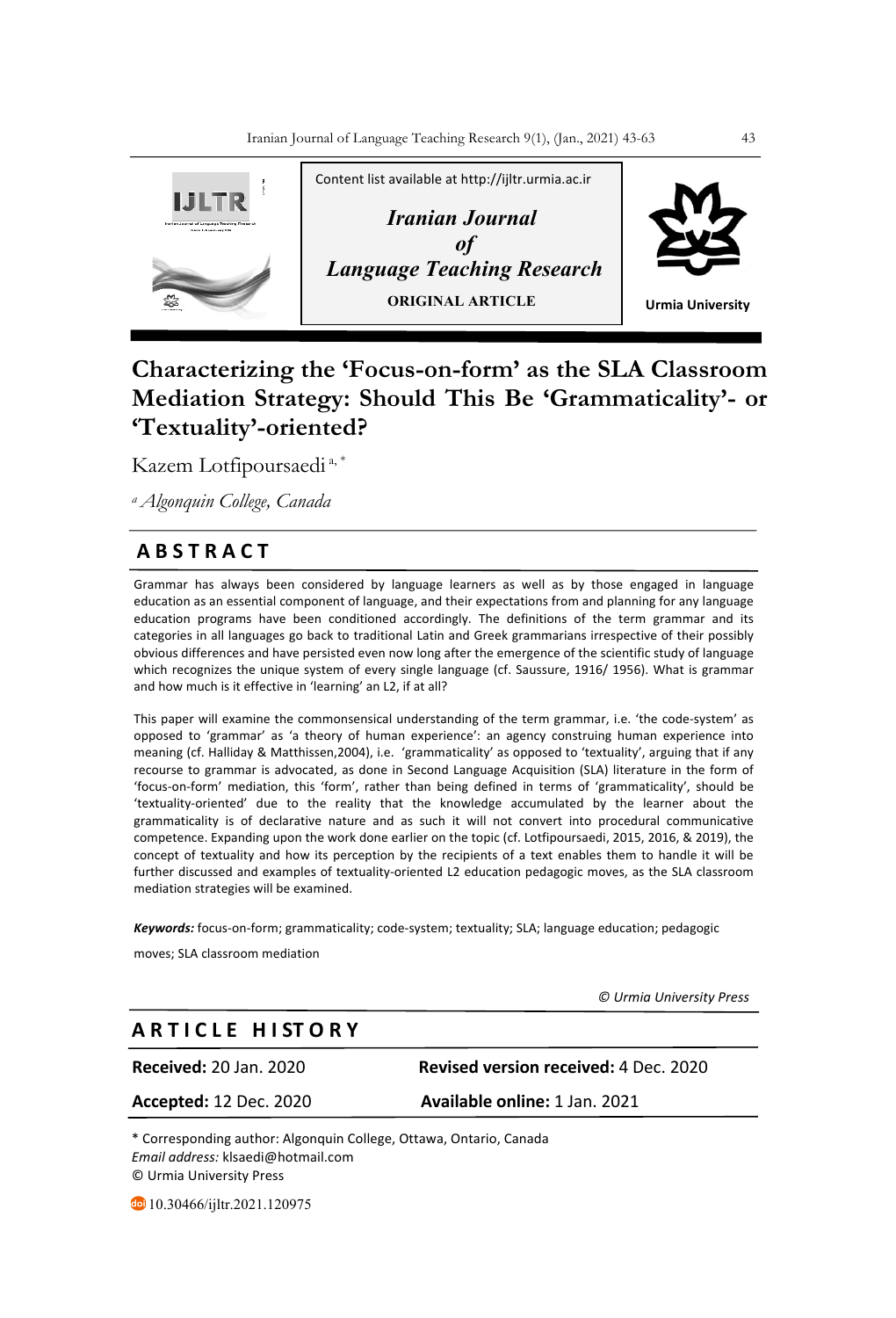## **Introduction**

The decision on what to be included in language education programs and how to implement them is mostly made by the language educationalists depending on how they define language and the level of competency in using it. For example, traditionally, language was considered as mainly a code-system and as such, the language education programs were mainly concerned with grammaticality and the accuracy of sentences. Following the advances in approaches to language, changes in approaches to language education have naturally emerged, though with some lapse in time. But in the fast pace of the emergence of the evolutionary trends in approaches to language, misappropriations can occur in the application of their new tenets leading to situations where obvious mismatches can be easily detected between the proclaimed approaches and the suggested curricula or the teaching methods.

In the history of language education, grammar can be witnessed to have had a domineering influence. Prior to the advent of modern linguistics, the grammarians prescribed the way language should be used and the language teachers proudly implemented their prescriptions. A few decades after the Saussurean introduction of the structuralist principles (Saussure, 2016 / 1956), the language teachers, under the influence of the Behaviourist psychology of the time (Skinner,1957) which considered language as a habit and its learning not different from a habit formation process, abandoned the 'grammar-translation method' of their predecessors and concocted their 'pattern drills' for language teaching, believing that the 'habit of language' could be established through such drills without any attention to 'rule'. This view was harshly censured by Transformational Generative Grammarians (Chomsky,1968) saying that man, unlike animals, is endowed with a thinking mind which is cognitively functional in learning anything including languages, a move which encouraged the importance of 'rule' and use of grammar in language learning. Chomsky's approach to language was in fact considered as a revolution in philosophy and cognitive linguistics; but as an instance of the 'misappropriation' noted in the above paragraph, it was 'misapplied' to language teaching by teachers looking for trendy moves at the time. The reality was that when invited to address the AILA Congress 1964 in London, Chomsky himself baffled the audience by pronouncing that his approach had nothing to do with language teaching!

In fact, it was as a consequence of this misappropriation and misunderstanding of the Chomskyan distinction between 'competence' and 'performance' (Chomsky, 1965) that he was later the target of a torrent of criticisms for neglecting the social dimensions of language in this distinction, a torrent which led to the emergence of a socio-cultural surge in language studies projects in the decades which followed.

Following this socio-cultural surge in the approaches to language (see, for example, Hymes,1962 & 1972 ; Austin,1962; Grice,1975), the scholars working in language education (cf. Krashen,1976; Krashen & Terrel,1983) came to consider the differences between L1 acquisition and L2 learning , where the former happens in real life situation focusing on meaning and involving no teaching while the latter takes place in classroom, focusing on form and involving teaching without a live context, and started proposing a new approach to L2 which was similar to L1 acquisition. They called it Second Language Acquisition (SLA), which advocated creating situations similar to L1 acquisition in L2 classroom focusing on meaning with occasional focus on form. But, parallel to this new orientation, not much was attempted for characterizing the nature of the *form* to be *focused-on*; and it seemed the popular understanding of the concept as *grammaticality of sentences* was implicitly understood to be the default option. In other words, it was assumed that, in SLA classroom, if the students are 'mediated' to focus on rules of grammar at some points in this process, better results will be achieved. But the reality is switching from learning to acquisition was a switch in paradigm and change in principles. It involved a change in the basic tenets in the nature of verbal communication, meaning in language, and the role of language as a code-system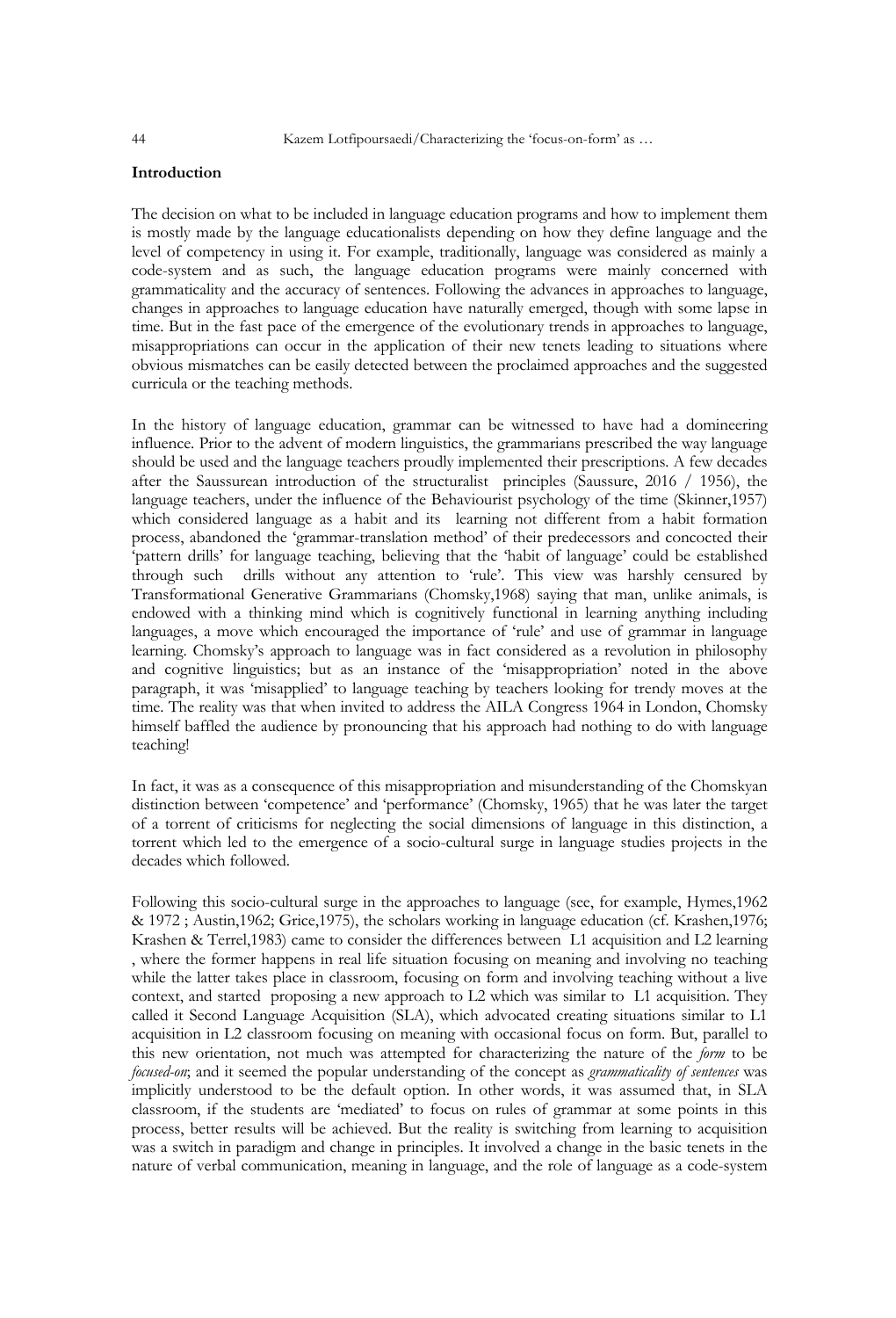in interaction, highlighting the importance of context in language use, the way socio-cultural factors and the code-system interact.

#### **Grammar in ESL education: Is it essential? Which grammar?**

Grammar is commonsensically considered to be an essential part of, if not equivalent to, the language, and as such, it is normally seen as the primary, if not the only, route to language education. But despite this general commonsensical consensus on the term, one wonders if it is defined identically by everybody across the wide spectrum of its users. The term has been used implying: a set of rules on which a language operates, the structure of a language, and the study of language. In fact, the term 'linguistics' was introduced to replace 'grammar' in its latter definition early 20<sup>th</sup> century (cf. Saussure, 2016/ 1956); but the word 'grammar' has persisted in all its significations in the literature though it has had to accommodate some pre-modifying partners such as 'practical' 'communicative', 'pedagogic', and 'functional' in order to distance itself from the common sense.

Whatever the underlying concept of the term, one wonders if its knowledge is essential for a person to be able to use the language. What is obvious is that the 'knowledge', which is believed to enable the person to use a language is of special 'procedural' nature, which is a 'knowledge of how' rather than 'knowledge of what', i.e. 'declarative'. As an example of the latter, a teacher can ask the class if they 'know' the name of the headmaster, which can be easily provided / obtained right away. But this mode of availability does not apply in the case of 'knowledge' implied by a question like "Do you know how to swim?", which belongs to the former category. The person who knows how to swim may, of course, be able to cite some 'rules' related to swimming such as how to move one's arms and legs while swimming, how to manage one's breathing. But it is obvious that the mere knowledge of such rules cannot enable a person to swim and such an ability or 'knowledge' cannot be given to the students by the teacher as in the case of the headmaster's name. Knowing a language is a procedural knowledge but knowing its grammar is declarative one. The rules of the grammar of the language people use is part of their subconscious and can be consciously available only through special literacy education, without which they are not expected to possess any awareness about it. For example, a native speaker of English with a lower literacy level would not be able to know the difference between an adverb and an adjective in English. Likewise, no one is capable of learning how to swim or how to engage in communication using a language by merely accessing a set of the related underlying rules. Declarative knowledge is, thus, a 'provide-able' entity (i.e. teachable) while the procedural knowledge is not. Language, as a procedural skill, cannot be provided by the teacher to the recipient. Similar to the way a person learning how to swim picks up the skill by engaging in the actual swimming action, a person learning a language will be able to pick up the skill by engaging in the actual use of the skill. One will never be able to engage in actual swimming or start communicating using a language only by consciously accessing a set of rules in swimming or language.

With this in mind about the nature of language knowledge, the question which is often raised is on the role of the conscious knowledge of grammar in attaining competence in a language. Does it have any function in the process? If not, what about so many successful language education programs which involve plenty of grammar teaching? The answer is "no simple judgement can be made about the success of such programs without a careful investigation of all the other factors involved including the nature of the 'grammar' used and the other possible factors involved." What can rather be said is that by merely 'providing' declarative knowledge of the rules of a language, the recipient will not manage to develop a procedural skill in that language.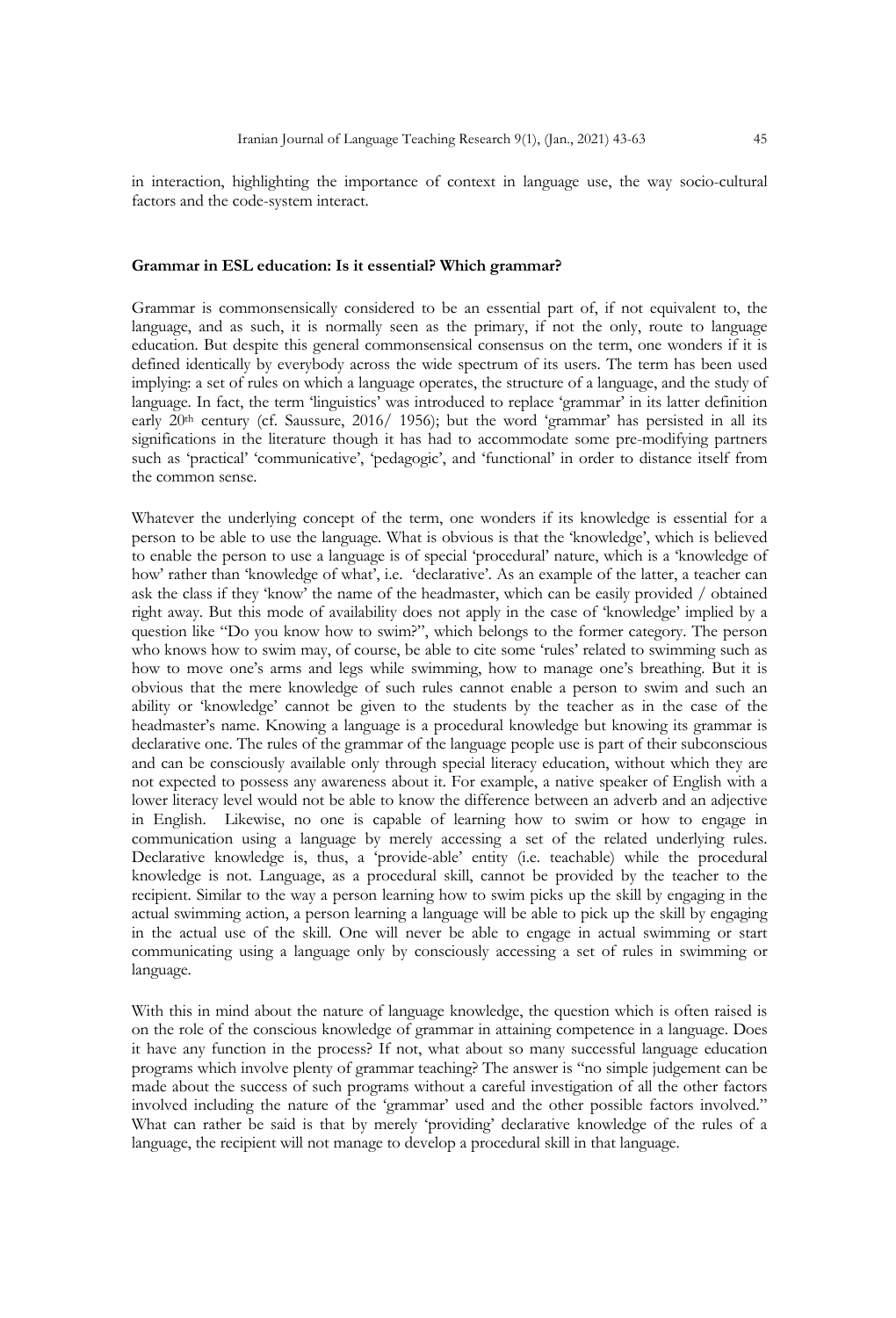As noted above, in SLA literature, the process in which children pick up their L1 in real life situation without any teaching of their language declarative grammar rules is called 'acquisition' and the term 'learning' is reserved to be used to refer to that which happens in an L2 teaching classroom. Here, the term SLA (Second Language Acquisition) is used to refer to a process whereby a situation similar to L1 acquisition is created in L2 classroom where the students can 'acquire' an L2 focusing mainly on meaning with some occasional form-focused hints. Parallelly, other terms such as the following are used to refer to the related activities in this field: 'instructed SLA vs. naturalistic SLA' and 'explicit vs. implicit rules'. There is no agreement among the scholars on the exact nature of the relationship between the 'acquisition' and 'learning' referred to as the 'interface position' : the presence or absence of an interface between learning and acquisition and whether 'learning' which has taken place through teaching can become acquisition (cf. Krashen, 1982; Bialystok, 1979; Seliger, 1979; Stevick, 1980) . In other words, can 'rules' and 'grammatical competence' lead to 'language ability' and 'communicative competence'?

No one can, of course, dispute that language is 'rule-governed' and that the language learners' awareness of the 'rules' involved in its functioning would be conducive to a smoother and better learning process. In fact, as it was noted above, it has been due to this commonly-held understanding about the role of 'rules' in language use that everybody venturing to learn a language or those engaging to 'teach' it, especially those with little or no background in the study of language science, tend to define language learning mainly in terms of learning language rules, i.e. 'grammar'. An obvious piece of evidence for this outlook is the presupposed association between language and grammar which forms almost everybody's commonsensical understanding about language. Thus, the concept of 'rule' or 'grammar' cannot be and is not denied.

A point of disputation and disagreement is rather related to how the concept is characterized and perceived. Is this omnipresent feature of the language defined in terms of the way language operates as a 'code-system' or rather in terms of the way language as a 'means of communication' functions in real-life interpersonal verbal transactions?

#### **Grammar, in its two distinct senses, and language education**

As noted in the two sections above, two distinct senses of 'grammar' tend to emerge. One is grammar as the description of the way language as a code-system operates at different levels, for example, the way new words are made combining morphemes, the way words are juxtaposed to form higher level structures, and the way different aspects, tenses and moods operate. The other is a functional sense of the term grammar as presented in Systemic-Functional Linguistics where it is defined in terms of a wider and more functional role it plays in human communication actions. Chen and Foley (2004), following Hallidayan line of thinking, talk about the way grammar construes human experience into meaning and how the categories of grammar and those of meaning stand in a 'natural relationship' with one another:

"'…Grammar plays an essential role in construing human experience into meaning and its categories (clause complex, clause, and group) stand in a natural relationship with those of meaning (sequence, figure, and element) that are construed through grammar.'" (p. 190)

It is natural that grammar in this latter sense should rather be of interest for those engaged in language education because, rather than being considered as a bunch of rules on how the codesystem operates, it is seen as the characterization of any changes and variations in language code system as they are situated with regard to the immediate communicative goals and the sociocultural factors involved in a specific communication event. This sense of the term will be further discussed in the sections below.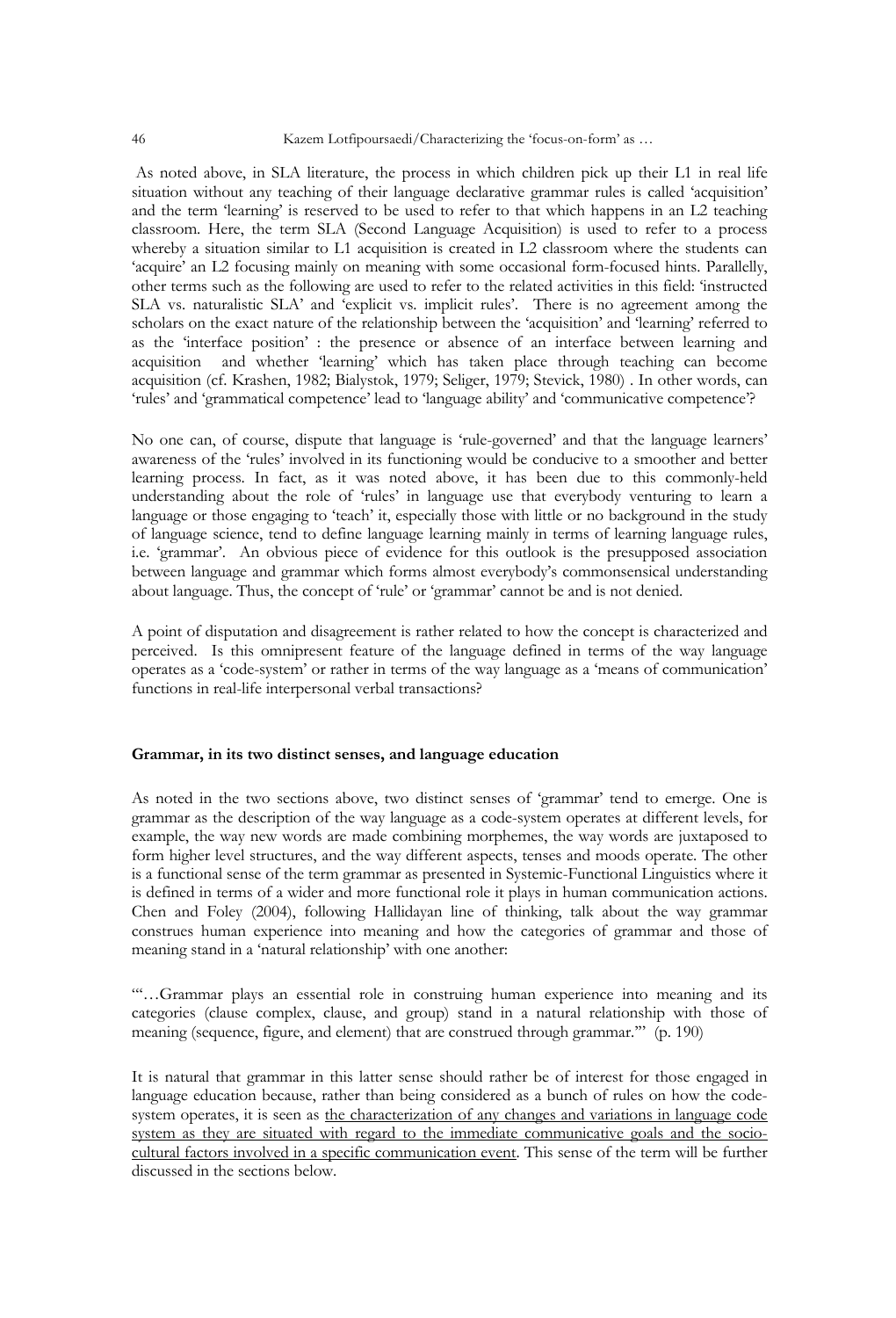Language ability, like swimming skill, as it was discussed above, cannot be transferred to the learner from the teacher. It can rather be picked up by the learners through their exposure to or being engaged in real communication. It is natural to argue that this process can be enhanced by helping the learners to notice and raising their consciousness of the grammar or form. But the form or grammar chosen for this purpose cannot be of type one (i.e. functioning and accuracy of the code-system) because, due to its nature, as consisting of descriptions of segmented components of the code-system detached from a natural socio-cultural flora, it may only lead to an increase in the learners' reservoir of rules on the code system rather than enhancing their skill in handling the language system as it is employed in real-life communication activities. Real examples of such situations can be cited where EFL teaching is carried out only in terms of teaching grammar in its type one sense with some texts from the target language being introduced only for exemplifying and practising such grammar rules. Success in such teaching programs is gauged in terms of the amount of grammar knowledge accumulated on the part of the learner: the amount which is normally more than that consciously held by the majority of the native speakers of that language. But this knowledge can hardly help the learners to use the target language for communication.

The reason for this, as discussed above, is that 'learning' (of the code-system) does not convert into 'acquisition' (of the communication skill) : no 'interface' is argued to exist between learning and acquisition because the conscious rules which the learners learn, are 'anomalous', as proposed by Seliger (1979), in the sense that "different learners end up with different representations of the rules they have been taught" (Ellis,1986, p.234).These rules, i.e. the explicit rules the L2 learners learn (the code-system) cannot be of any avail to the recipient in their actual communication process and they do not convert into acquisition because they are 'learned' out of their natural socio-cultural bed. In this connection, Ellis argues for a weak interface position between 'learning' and 'acquisition' saying that 'The rules that are 'learnt' do not describe the internal knowledge that is called upon in natural communication, so, not surprisingly, they cannot be held responsible for actual language behaviour' (ibid, p. 234).

Second language education can best be carried out through engaging the learner in 'doing' actual verbal communication tasks (of listening, speaking, reading and writing), similar to the way a child acquires mother tongue focusing on meaning without any teaching of formal rules. This process can, of course, be enhanced by raising the learners' consciousness on the functioning of the language in communication actions. But this awareness raising process should target both codesystem and the socio-contextual flora in their natural interaction with -not in isolation from- one another.

It was along this line of thinking that the discussion of 'grammaticality' vs. 'textuality' was presented where it was argued that in SLA approaches, the 'form' to be focused on should be textuality- but not grammaticality-oriented (cf. Lotfipoursaedi, 2015).

#### **Textuality vs. texture**

'Text- ness' or 'textuality', does not arise solely by the presence of the stretch of language beyond sentence boundary. Inter-sentence connectedness (i.e. texture) may or may not represent textuality depending on whether it is perceived by the language user to be situated in a context or rather to be representing a discourse. This contrast between `texture` and `textuality` is somehow similar to the one between `sentence` and 'utterance', which can also be extended to 'accuracy vs. 'appropriacy'. 'Sentence' is a grammatical unit bereaved of context, but an 'utterance' is any piece of language perceived together with the ethnographic (socio-cultural) information associated with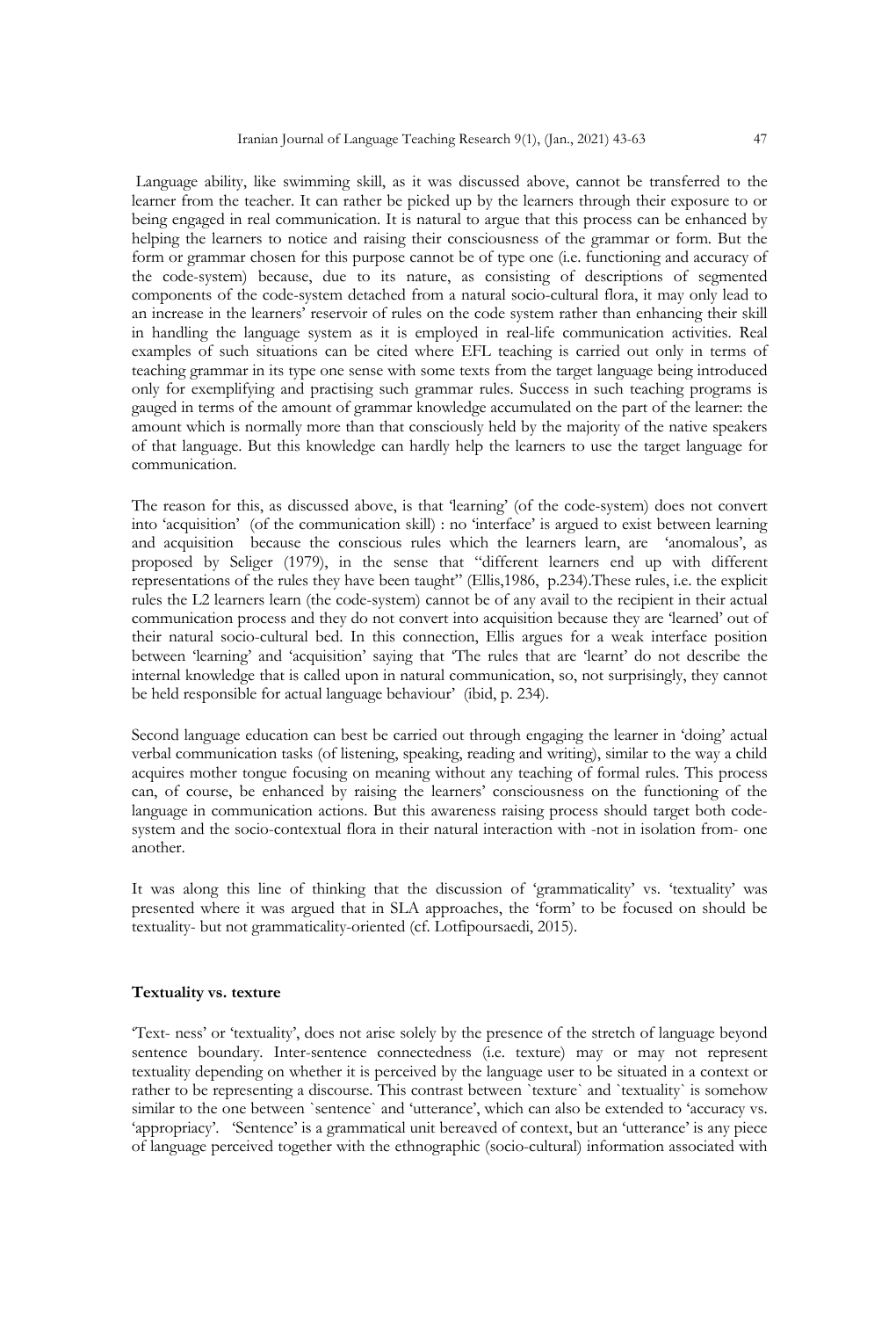it. We have already talked about 'grammaticality' vs. 'textuality' along this new paradigm, comparing and contrasting them in certain dimensions (cf. Lotfipoursaedi 2007):

| Grammaticality                        | Textuality                                   |
|---------------------------------------|----------------------------------------------|
| Rule-based                            | Meaning-based                                |
| System-specific                       | Interaction- / Event-specific                |
| Sentence-/ frame-bound                | Situation-/ process- bound                   |
| Two-dimensional                       | Three-dimensional                            |
| Choice allowed syntagmatically within | Choice monitored paradigmatically by context |
| the boundary of the sentence          |                                              |

Here are a few examples for the above contrasts:

In the following piece,

*……The decision to set a date came in a meeting yesterday between the two leaders.*

grammatically, the element 'came' is considered as an intransitive verb forming a frame with 'the decision' as its subject. But textuality-wise, it is a 'mental process' requiring only one participantrole and its value would depend on what 'the decision' refers to in the text: In fact, the textual relations override the semantic value and grammatical form of the elements.

In the following piece,

*… When he stepped out of the terminal in Los Angeles, she was, of course, nowhere to be seen.*

the past form '*was*' as a *grammaticality* property is an obligatory feature within the boundary of the given sentence. But the choice of 'when he stepped out of the terminal…' as the textual *theme* (as opposed to *rheme*) has certainly been impacted by the situation of the discourse, which could have been changed had the situation required it.

As an example for the two- vs. three-dimensionality, we can consider a single lexical item such as 'YIELD' and see how it may relate two-dimensionally to other items before and after it in a syntagm to determine its grammatical category as opposed to the way the same single lexical item would operate in the following context as a traffic sign initiating a discourse to imply its value and intended message :

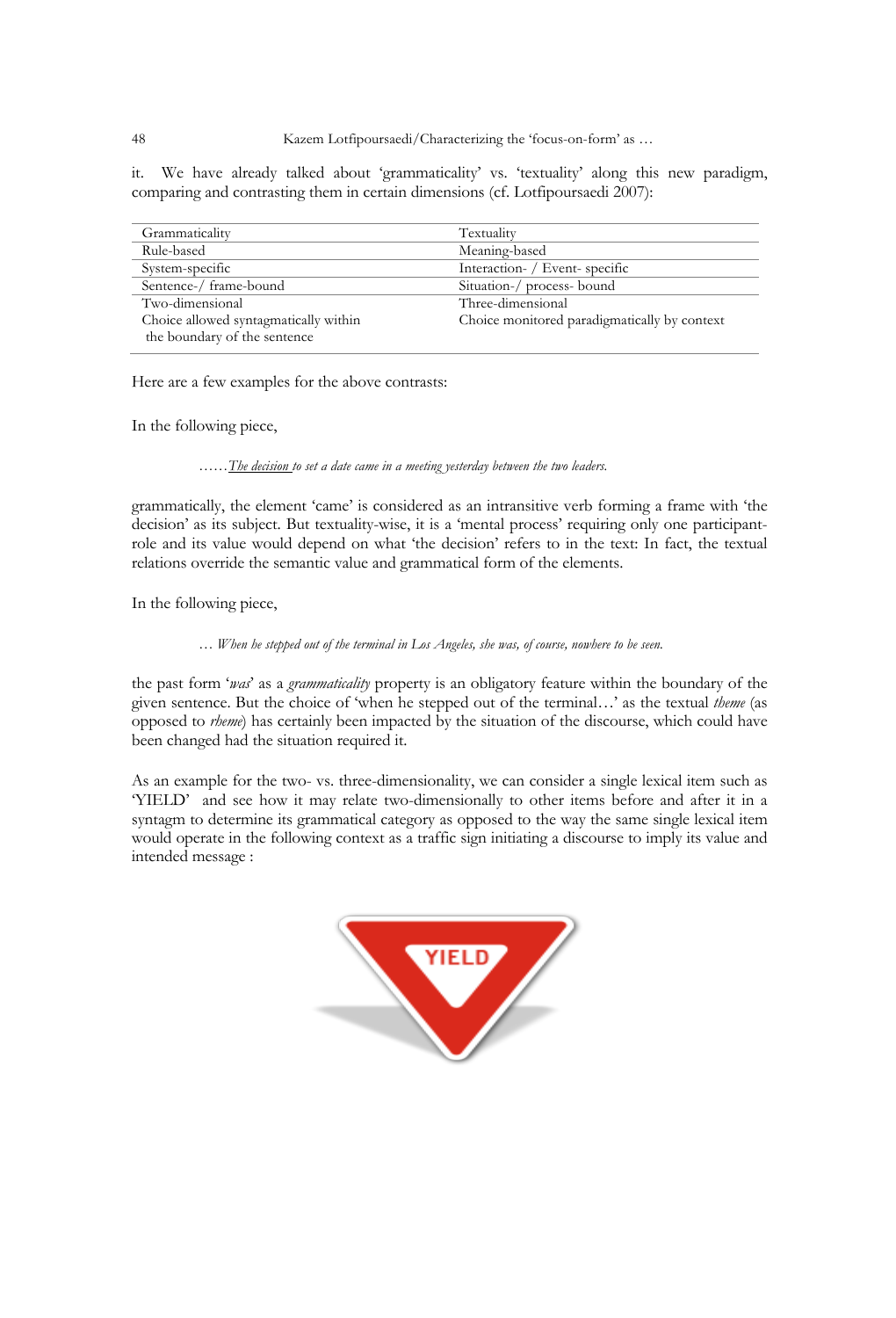Thus, *textuality*, as distinct from grammaticality and also distinct from texture, becomes operational mainly due to the availability of the socio-cultural conditions associated with a text.

"I identify a text not by its linguistic extent but by its social intent" …. "we achieve meaning by indexical realization, that is to say, by using language to engage our extralinguistic reality. Unless it is activated by this contextual connection, the text is inert." (Widdowson, 2004, p. 8, my emphasis)

Whether a piece of language would be considered as sentences with interconnectedness (i.e. texture) or as utterances constituting a text (with potential textuality) will be dependent on the 'intention' on the producer`s side or what Widdowson calls 'social intent' and the perception of the socio-cultural context (the ethnography of communication) associated with that piece of language on the receiver`s side. Otherwise, the piece of language would be deprived of its communicative potentials and would be what Widdowson labels as 'inert'. Widdowson defines 'discourse', as distinct from `text` as the process of engaging in meaning-making which becomes possible only upon the availability of the socio-cultural context:

"It is this activation, this acting of context on code, this indexical conversion of the symbol that I refer to as discourse" (Widdowson, 2004, p. 8). He further adds, "Discourse in this view is the pragmatic process of meaning negotiation. Text is its product." (Ibid, p. 8)

Thus, text-ness, or rather, textuality, does not depend on the amount or quantity of text or the presence of connectedness or texture and cohesion across its constituent sentences. It rather depends on whether there is a `social intent` lying behind what is said and the perception of the socio-cultural information associated with it by the receiver.

For example, consider the following exchange between a mother in a Canadian family, addressing her 19-year-old son who is busy working at his desk on his laptop:

#### Mother: Tuesday tomorrow!

Son: I know. Just finishing the paragraph.

This exchange would constitute a text presenting a discourse only for those who are aware of the underlying ethnography of communication and the socio-culture of the family, where Tuesdays are garbage collection days for this neighbourhood and the households are expected to put out their garbage at the curb. For a person not familiar with the above ethnographic description, notwithstanding his/her proficiency in handling the code-system, the exchange will certainly be difficult, if not impossible, to process. Such a person will fail to perceive the *textuality* of the text and to construct a meaning even if he/she possesses the lexico-grammatical competence to see through the *grammaticality* and handle what is said.

A text would naturally be a propositional and ideational reflection of the experiential world outside the language, as suggested in functional linguistics: "The concepts of *process*, *participant* and *circumstance* are semantic categories which explain in the most general way how phenomena of our experience of the world are construed as linguistic structures."(Halliday & Matthissen, 2004,178, my italics)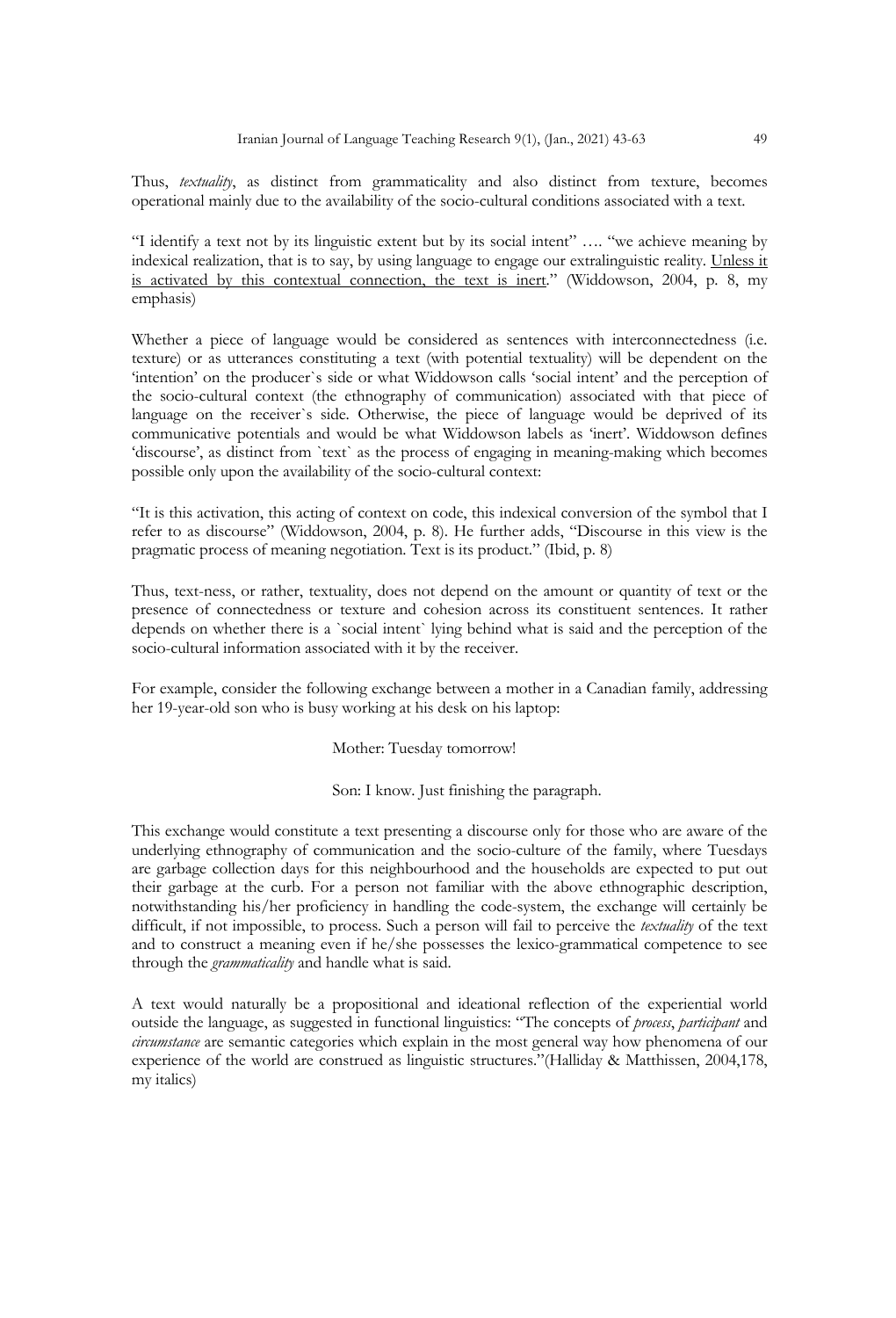

A text is not merely a bundle of clauses. Unless a bundle of clauses assumes a specific CONFIGURATION referred to as TEXTUALITY, it cannot be perceived as representing an underlying discourse. Or rather, as soon as this bundle is underlain by an INTENT and is contextually situated, it is empowered by '*TEXTUALITY*', changing from 'A propositional Reservoir' into 'Indexical Discursive Agency'.

## **Linguistic structures representing phenomena of our experience**

In our discussion of the two distinct senses of the term 'grammar' above, we looked at how functional linguistics views grammar as a theory of human experience (Halliday, 1994). According to this outlook, grammar plays "an essential role in construing human experience into meaning" (Chen & Foley, 2004, 190); and as cited above, the categories of meaning and those of grammar stand in a natural relationship with one another. In other words, the context of situation representing the phenomena of our experience or rather our meaning is characterized in terms of three major components of field*,* tenor and mode, each, in the process of textualization, being later relayed into the ideationa*l,* interpersonal and textual mega-functions respectively (cf. Halliday & Matthissen, 2004). These mega-functions are then realized as grammatical categories : Ideational function determines the propositions (the processes, their participants and circumstances) ; the interpersonal function reflects the type of relationship between the interlocutors and the context of interaction and their attitudes to what has been selected by the ideational function for presentation; and the textual function is related to the actual presentation and surface arrangement of what has been determined to be presented.

To exemplify this act of conversion of context of situation into an actual physical text, we pick up a short piece from a text on 'Environmental Issues':

*Our current view of the world's most pressing problems*

*Navigating emerging technologies*

*In the 1950s, the large-scale production of nuclear weapons meant that, for the first time, a few world leaders gained the ability to kill hundreds of millions of people — and possibly many more if they triggered a nuclear winter, which would make it very difficult to grow crops for several years. Since then, the possibility of runaway climate change has joined the list of catastrophic risks facing humanity.*

https://80000hours.org/keyideas/?gclid=EAIaIQobChMItOO3wv2S5gIVDRQMCh2cGgIxEAAYASAAEgJVIv D\_BwE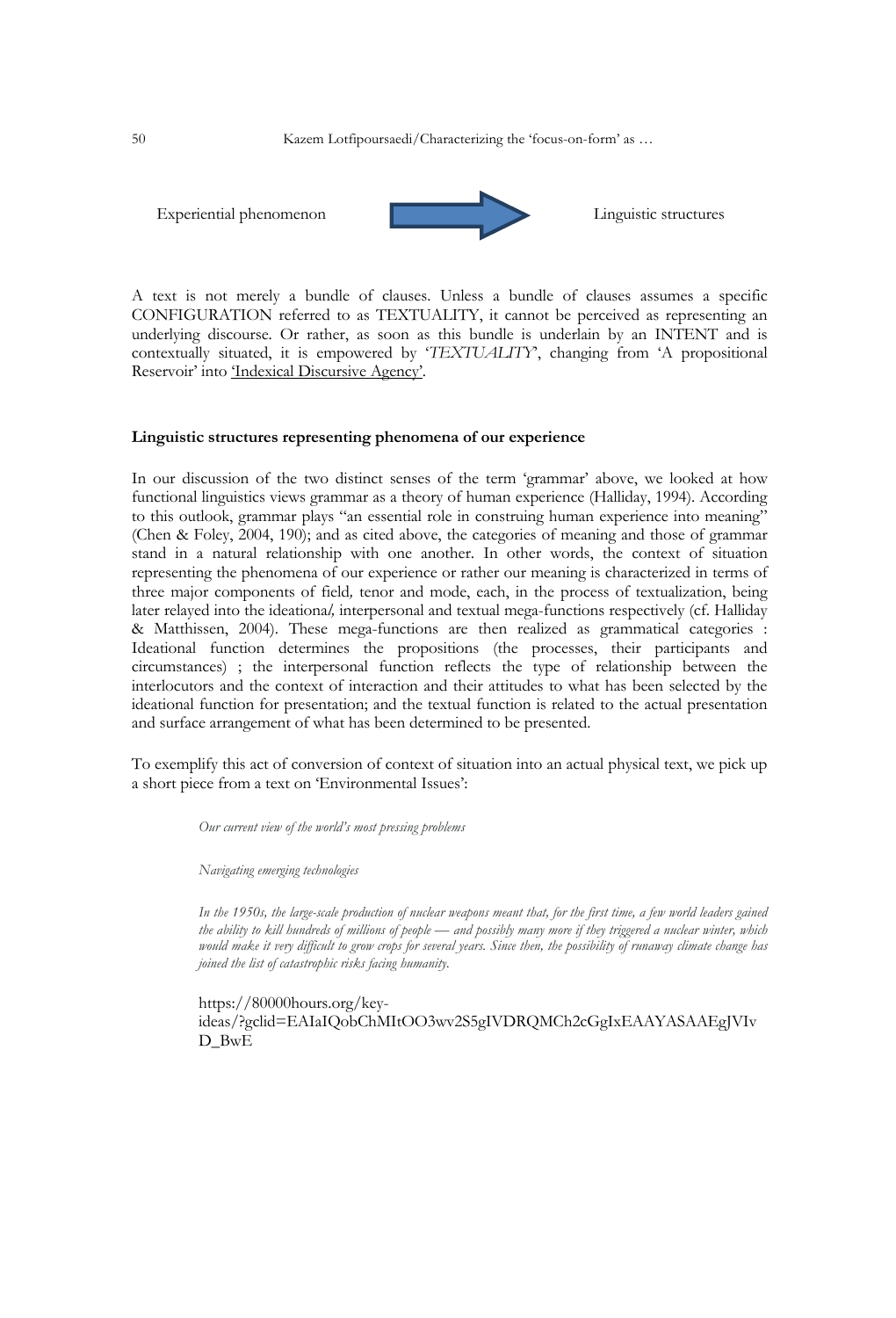This piece of text can be seen to represent the following clusters of propositions:

*//Views about problems/ views are ours/ views are current/ problems belong to the world/ problems are very pressing//*

*//We navigate technologies/ technologies emerge//*

*//Producing meant something/ this was in 1950s/ people produce weapons/ weapons are nuclear/ producing is large-scale/ that something was about leaders/leaders belong of world/ leaders are e few/ leaders gained the ability/ the ability was related to killing/ leaders kill people/ people are millions/ millions are hundreds / there is something else/ it is possible/ leaders kill many more people/ this happens if / the leaders trigger a winter/ the winter is nuclear/ the winter makes it difficult/ crops become difficult to grow/ this difficulty continues for several years/ this happened after 1950s/ change happened in climate/ change joined the list/ change runs away/ this joining is possible/ the list belongs to risks/ risks are catastrophic/ risks face humanity //*

[Note: single slashes represent proposition boundaries and double slashes show a change of direction in text, for example, topic, sub-topic, paragraph]

As noted before, in the process of construing "phenomena of our experience of the world…as linguistic structures" (Halliday & Matthissen ,2004, p.178), the constituent propositions are assigned varying roles : some performing ideational functions representing the field of discourse, some performing interpersonal functions representing the tenor of discourse and some others performing textual functions representing mode of discourse, all operations being monitored and motivated by the ethnography of communication: the socio-cultural factors of the context and the goal of communication.

As examples:

- (A) Ideational-function-oriented changes:
- 1. We can name the way some propositions are assigned as the main verb (& the participant roles) of the T-units. For example, the proposition */leaders gained the ability/* is given the status of the main verb & its participants for the first T-unit and the proposition */change joined the list/*  is assigned the status of the main verb & its participants for the second T-unit.
- 2. Also, in this category, we name the assigning of propositions as the adverbial (circumstantial) of the T-unit. For example, the elements such as: in the 1950s, for the first time, since then in the above example text.
- 3. Some propositions undergo lexical and grammatical changes, resulting in nominalizations and grammatical metaphors and adding to the lexical density of the text. As an example of nominalization, in the above text, the proposition "people produce weapons" is reduced to noun "production of weapons" and as an example of grammatical metaphor above, we can name "runaway climate change" where the verb 'runs away' is reduced into a modifier: "runaway climate change". In fact, nominalizations also fall into the category of grammatical metaphor. In systemic functional linguistics, all variations in the combination of the elements of a clause without a change in meaning are referred to a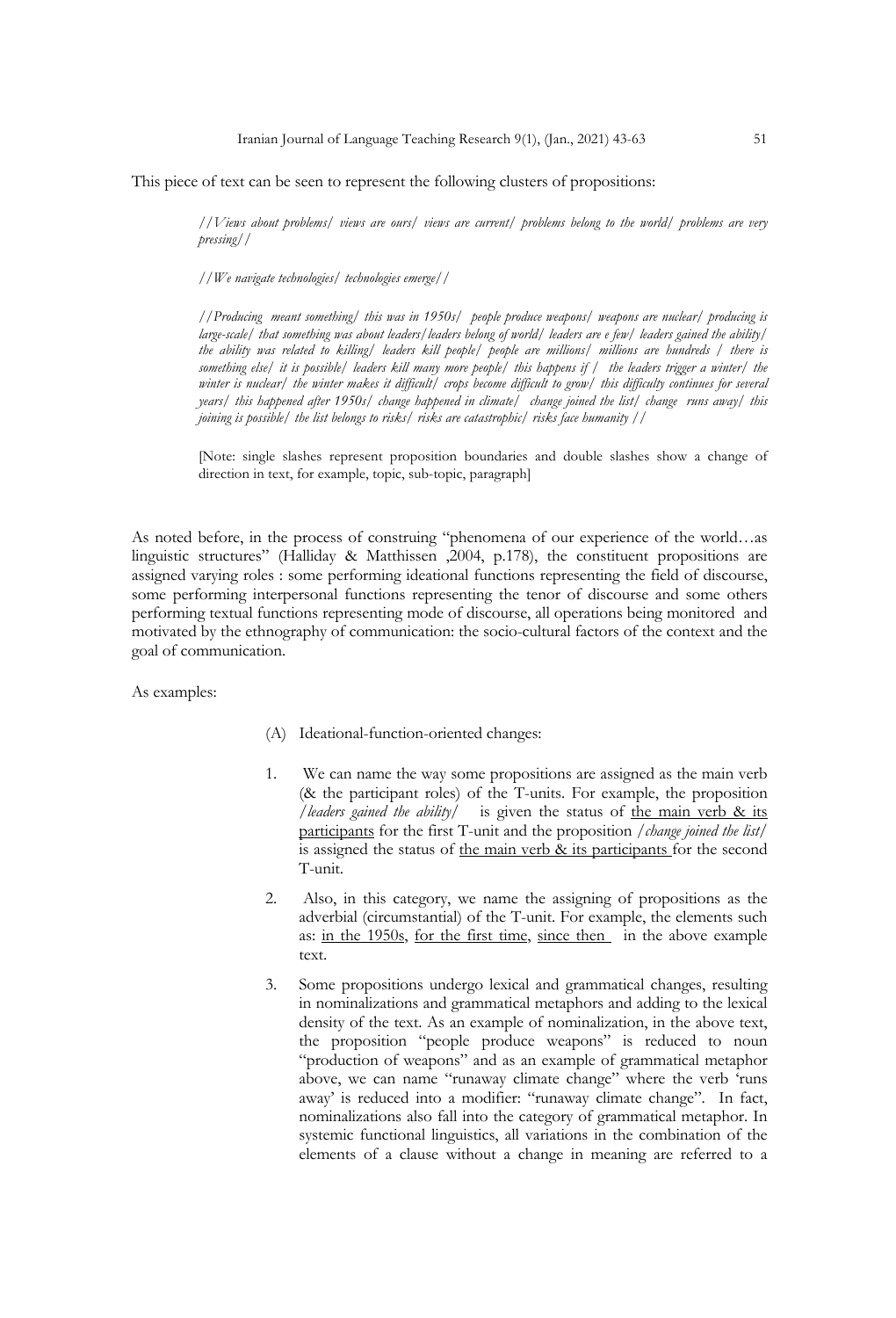52 Kazem Lotfipoursaedi/Characterizing the 'focus-on-form' as …

'grammatical metaphors' (cf. Halliday, 1985; Martin, 1993). For example,

Diamond is an energetically unstable substance... (congruent)

Diamond is a substance of energetic instability ... (metaphorical)

- (B) Interpersonal-function-oriented changes:
- 4. The fact that the first T-unit in the above text is preceded by the 'thatclause' "the large-scale production of nuclear weapons meant that" is an example of interpersonal choice. Also, the adverb 'possibly' in line 3 is a reduced proposition acting here as a 'hedging' device. Note that we have previously characterized all 'pre-that' clauses as well as the first verbs in

 $V1 + t0 + V2$  constructions as performing interpersonal function (cf. Lotfipoursaedi, 2016).

(C) Textual-function-oriented changes:

These are changes in connection with the surface presentation of the text:

- 5. Propositions assigned to stand as the title
- 6. Decision on typographic changes such as font size or bold type
- 7. Decision on assigning *thematic* position to certain elements such as "in the 1950s" in T-unit  $\overline{1}$  and "since then" in T-unit 2.

This way of characterizing the functioning of language in interpersonal communications and the way 'contexts' are textualized, 'the phenomena of our experience' are represented in 'linguistic structures', 'meanings' are crystalized or rather 'construed' in such transactions are in fact rooted in discoursal outlooks on language, which can be summarized along the following paradigms.

### *Paradigms of discoursal approaches to language*

Discoursal approaches to language, partly discussed above under 'textuality vs. grammaticality' can, thus, be defined along the following all-inclusive paradigms:

- (a) Text, rather than sentence, is the domain of operation in verbal transactions.
- (b) Meaning is not carried in its pre-tailored shape by the text. It is rather constructed and negotiated by the participants in interaction based on the shared socio-cultural factors and the immediate context.
- (c) Text operates as an interface between the sender and receiver.
- (d) Apart from the code-system, the socio-cultural factors as well as the immediate context of interaction are considered as factors affecting the communication.
- (e) Any change in text is seen as being motivated by the context.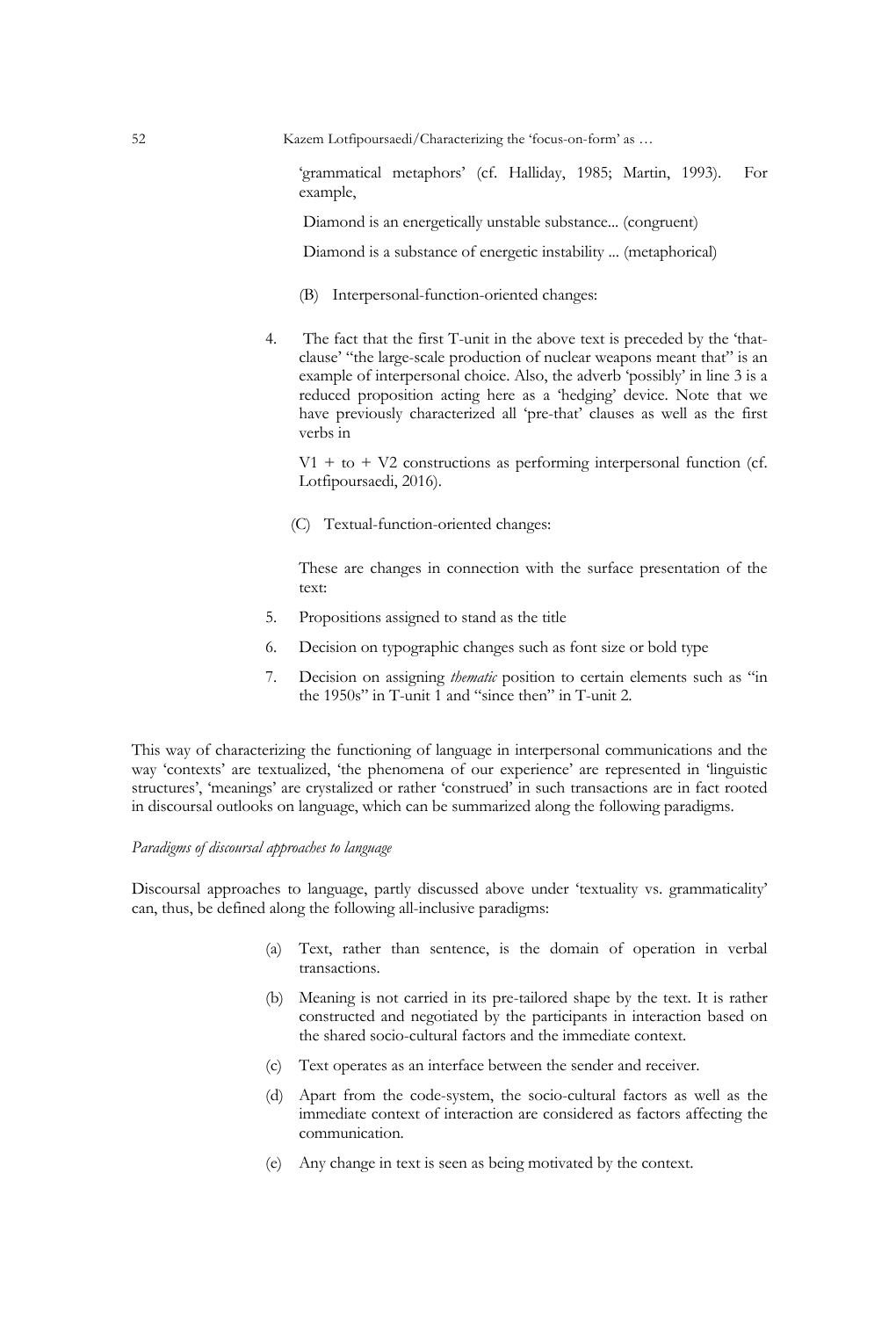#### **SLA-oriented language pedagogy**

As noted above, due to the reality that knowledge of language is procedural and not declarative in nature, it cannot be taught. It should rather be picked up (learned) by the learner, in a manner not dissimilar to the first language acquisition process, which happens in real-life situation focusing on meaning and communication without any teaching. Language proficiency, as it was characterized above, is nothing other than a person's ability to engage in a discourse process mediated by a text for constructing and negotiating a meaning on the basis of the socio-cultural factors at hand and immediate communication goal of any verbal transaction.

The language teacher's role is, thus, not 'teaching' but rather 'facilitating' the learners' learning by engaging them in performing 'communication activities', in the sense they are characterized above. These SLA tasks should be designed with the aim of engaging the learner in authentic performance (reading, writing, listening and speaking) activities, and not 'language practising exercises.'

It was along these lines of thinking, and, as it was noted above, as a consequence of the sociocultural and functional surge in approaches to language, that SLA approaches gained dominance after mid-1970s, and advocated creating conditions similar to L1 acquisition in L2 classes, where language education can proceed by designing tasks, or communication activities for the learner to perform focusing mainly on meaning with some focus on form (cf. Krashen & Terrel,1983).

#### *Performance tasks vs. practice tasks*

The verbal communication activities engaged in by human beings in real life situations are naturally socio-contextually situated serving a definite communicative goal and are, thus, authentic in nature. The socio-functional approaches to SL education would now advocate the communication activities required to be performed by SL/FL learners to be 'authentic' too. Authenticity has, in fact, been a highly trendy attribute recommended to be observed in relation with any language education and task design activity in SL education programs. But despite all the philosophical, pedagogical, and educational justifications lying behind such a recommendation, one wonders if the real-life verbal communication activities and those performed within an SL/FL education programs can be of equal authenticity levels! There are naturally certain elements or rather aspects of real-life verbal communication activities, both in terms of the communication goals and socio-contextual factors, which would easily betray their artificiality in SL/FL education communication tasks disrupting their authenticity attribute. It would, thus, be more feasible to talk of relative rather than absolute authenticity of language education tasks: authenticity being characterized in terms of certain primary factors, and the language education programs to be evaluated in terms of how and to what degree such factors are taken care of. One of such primary factors can be considered to be the 'communicative goal' of the activity. It is, in fact, in terms of this factor that we would choose to make a distinction between '*performance*' vs. '*practice*' tasks'.

By performance-tasks, we mean the tasks carried out for the purpose of performing the real (listening, speaking, reading, writing) tasks with a communicative goal whereas the practice-tasks are assigned to the language learner for the purpose of practicing a pedagogic point rather than attaining a communicative goal.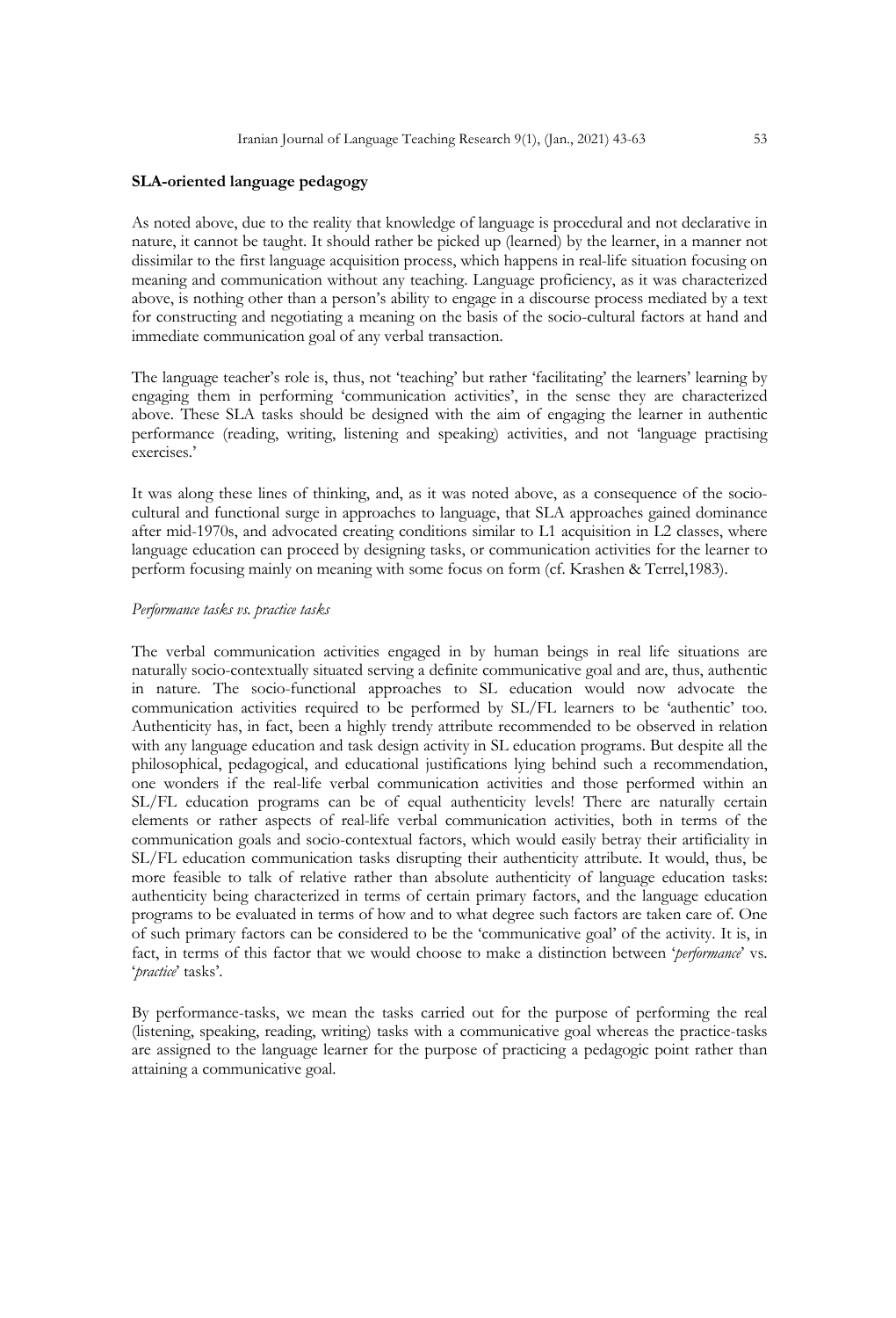## *Tasks in SLA*

As indicated by their name, the Second Language Acquisition (SLA) approaches are of the view that in the L2 classroom, conditions optimally similar to L1-Acquisition should be created wherein the learner would be given tasks to perform focusing mainly on meaning. It is argued that under such meaning-focused and contextually situated conditions, the L2 learner will be able to 'acquire' the target language ability, in a manner not much different from the way L1 is acquired. We use 'performance tasks' to refer to the SLA tasks to differentiate them from any routine language tasks normally assigned by language teachers. They are 'performance' tasks in the sense that through their performance, the assignee is, in fact, performing a real-life verbal communication act. For example, a performance task in an ESP situation, for medical students, is like being placed in a situation to feel the need to read a piece of medical text for the information they need on the topic, for nursing students, is like feeling the need to read a patient file, and for chemistry students is like desiring to write a lab report, etc. It is through such performance acts that the performer, by mainly focusing on meaning, will achieve higher levels of competency in language. In this meaning-focused performance process some focus-on-form would, of course, be allowed as pedagogic moves' or mediation ; and we have been arguing all the way through in this paper that such mediation / pedagogic moves , if designed within the textuality domain ,will assist the learner to perceive the textuality rather than mastering the grammaticality, to see through the relations among the language elements both within and across T-units, and to establish a possible message value for them co-textually and contextually. These strategies can enhance the language learners' text-handling and meaning construction ability while working on authentic performance-tasks.

#### *Focus-on-form: Which form?*

As it was also discussed at the outset above, due to a long-established misconception about the nature of language, which was (and mostly still is) associated with the code-system, the accuracy of the form or 'grammaticality' is assumed, by many, and is also tacitly accepted by even most language educationalists and linguists, to be a default referent for the concept of 'form'. But with the advent of discoursal approaches, language and language proficiency are characterized much beyond the 'knowledge' of the 'code-system'; and the ability to engage in communication in real life (which would involve encoding one's intended meaning in a form appropriate to all the factors in the context of situation at hand, and decoding the message intended by the producer despite all the seemingly unrelated forms employed) would require much more than the knowledge of the code-system.

It is, of course, quite sensible not to deny the role of a more conscious awareness about the language code-system in L2 education for some learners, at certain age groups, and considering all the other special conditions which may apply. But this does not mean that teaching grammar and knowledge of the code system per se would lead to language competence because, as discussed above, declarative knowledge does not change into procedural ability. In case examples may be cited to argue against this view, they should be carefully investigated in terms of all the governing conditions possibly involved in each specific situation.

## **Textuality of a text and the T-unit bundles representing it**

According to the discoursal approach to language, meaning is not exchanged between the interlocutors through the text, and the text, rather than carrying the message, acts as a mediator or interface. It carries 'indices' showing the direction where the participants in interaction may turn to for the construction of a message, which may or may not be the same as intended by the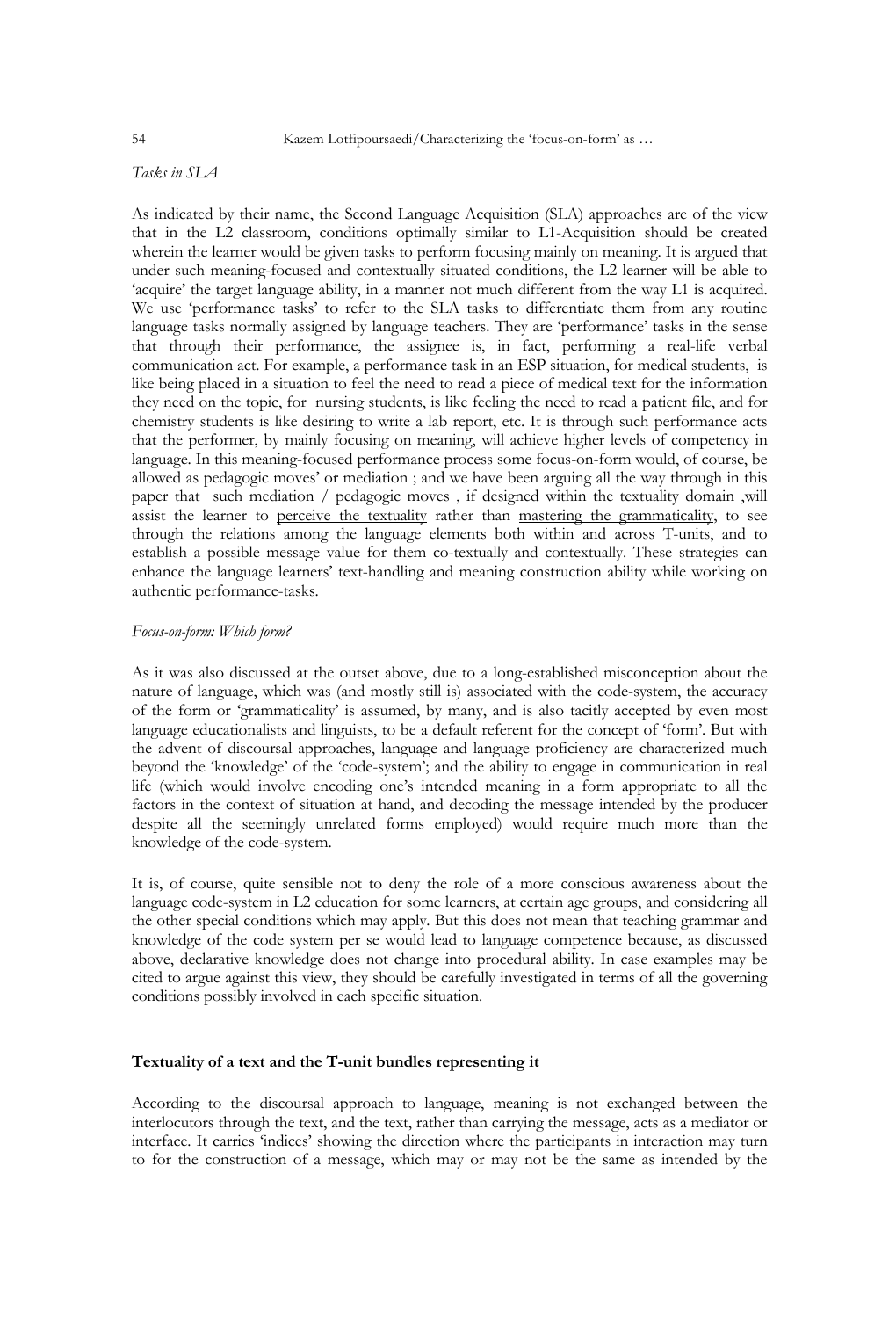sender depending on the socio-semiotic information they share. Language use is, thus, not a matter of exchanging meanings / messages through text. It is rather a matter of 'negotiating' a message by engaging in a 'dialogic' interaction (cf. Bakhtin, 2010) between the conventional history and the situated socio-semiotic elements in the text.

As it was noted above, a text is not simply a 'bundle' of propositions (clauses). It was emphasized that unless a bundle of clauses assumes a specific CONFIGURATION referred to as TEXTUALITY, it cannot be perceived as representing an underlying discourse. Or rather, as soon as this bundle is underlain by an INTENT and is contextually situated, it is empowered by 'TEXTUALITY' , changing from a 'Propositional Reservoir' into an 'Indexical Discursive Agency'. We would argue that it is the textuality of a text which empowers it with an 'indexical agency'; and it is only upon the perception of this textuality by the receiver that he/she is enabled to engage in processing the discourse represented by the text for possibly negotiating a message.

The interpersonal verbal transaction is here characterized to be mediated by text, which acts as an interface between the producer and receiver. As it was noted above, the text, according to Halliday and Matthissen (2004) converts the 'experiential world' into 'linguistic structures', each proposition being realized as a clause consisting of a process (verb) and the required participants and circumstantial items. The propositions presenting a discourse are naturally of differing hierarchical status. The text in its linear presentation of these hierarchically organized propositions should employ strategies to compensate for this contrast. T-unit (or a stretch of text occurring between two full-stops in writing), as a socio-psycho-linguistically- determined package, plays a crucial role in this linearization procedure (cf. Candlin &Lotfipoursaedi,1983).

In other words, in this textualization process or rather the conversion of the 'experiential world' into 'linguistic structures' (or the manifestation of the discourse process through text), from among all potential propositions reflecting the experiential world, and based on the message and the communicative goal, some assume distinctive status in relation to a specific context of situation, and the discoursal requirements and conditions at hand. These would then collate into packages on the basis of the discoursal and textual factors which monitor the linear presentation of the textual hierarchy, where in each package (as a T-unit), a process(verb) is assigned as the LEAD( the main verb of the T-unit), while possibly some others serving under its textual LEADERSHIP.<sup>1</sup> The designation of the main verb as well as the verbs revolving around it in a Tunit and all other textual strategies are socio-cognitively determined.

Along with this characterization of the textuality representing the presentation discourse in a linearly organized text, we would argue that the T-unit is the corner-stone of this organization; and the perception of the constituent T-units in a text, as situated in their respective socio-cultural flora, would accordingly be conducive to the processing of the underlying discourse. As discussed before (cf. Lotfipoursaedi, 2016), this characterization of the cognitive processes involved in the processing of a text, more than being a speculation, is experientially (in terms of the author's experience both as a language user and an L2 educator) witnessed. According to this intimate experience, no one can deny that the cognitive processing of a text (as the linear representation of discourse process), would proceed through the perception, by the receiver, of its organizational building blocks, i.e. the T-units. The perception of each T-unit would involve a few essential moves: recognizing the main verb of the T-unit, determining the verb form it belongs to, identifying the elements acting as its participants, etc. There is, of course, no need to say that in the actual real-life performance of these moves, the code elements are perceived to be coupled with their respective bundles of socio-cultural information and it is, in fact, through the perceiving of a text in terms of the above-named bundle of moves together with the situating of the moves in their respective socio-cultural flora that one would be able to negotiate 'a message'. Thus, textuality, as distinct from mere texture, can be viewed as a *potential* characteristic of a piece of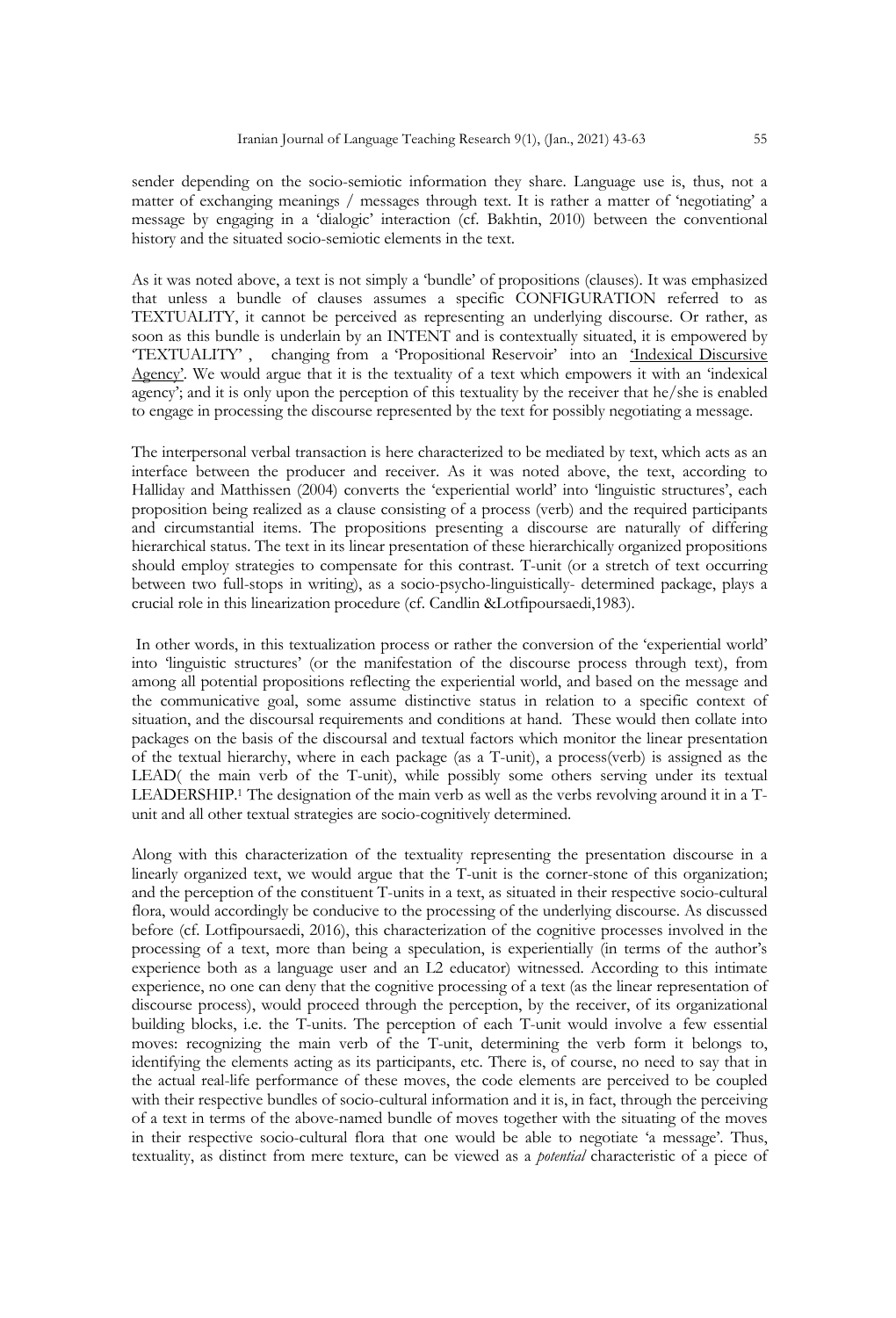language which becomes *actual* when it is perceived to be coupled with a definite socio-cultural flora. This perception can be possible for those who possess the knowledge of the code, of the respective socio-cultural flora, and the ability to engage in discursive reasoning to arrive at the intended meanings using the indices in the code/ text.

## *Variations in T-unit composure*

Similar to any variations in text, which would be reflective of variations in context, T-units in a text would also vary. The following include some of these variations:

- a) The number of words contained within the boundary of a T-unit. For example, in our example text below (on proteins), T-units 2 and 8 consist of 34 and 12 words respectively.
- b) Propositional density: Some lexical items are collocational (multi-word) and for this reason, when such elements are used, the numerical value added to their host T-unit cannot be of discoursal (context- driven) nature as they are code-system-driven. Therefore, it can be argued that, more than *the number of words*, **the propositional density** should be seen as a true indicator of the context of situation. To calculate this, we suggest the following formula:

*<the number of verbs (operating as the main verbs, pre-that verbs, or the first verb in*   $V1 + t0 + V2$  constructions) + the number of modifiers and qualifiers + the *number of circumstantials + any number of the above items possibly recurring within them>*

For example, in the following T-unit:

*For instance, the chemical reactions that split glucose into its component parts and then combine these with oxygen to form carbon dioxide and water while simultaneously providing energy for cellular function are all catalyzed by a series of protein enzymes.*

Applying the above formula, *t*he propositional density is calculated as follows:

- Main verb (are catalyzed) 1 item

Modifiers (the / chemical/ component/ cellular/ protein/ a series of) 6 items

- Qualifiers (that split glucose into its parts/ combine these with oxygen 2 items
- Circumstances (to form carbon dioxide and water/ providing energy for function/ by enzymes/ simultaneously/all) 5 items
- Connectors (for instance/and/then/while)

4 items

TOTAL: 18 propositions

c) Their main verb and its verb form (VF). For example, in T-unit 2, the main verb is 'pave the way for' with  $VF : < X$  pave the way for  $Y >$ , and in T-unit 8, the main verb is 'is' with  $VF: < X$  Be  $C > 1$ .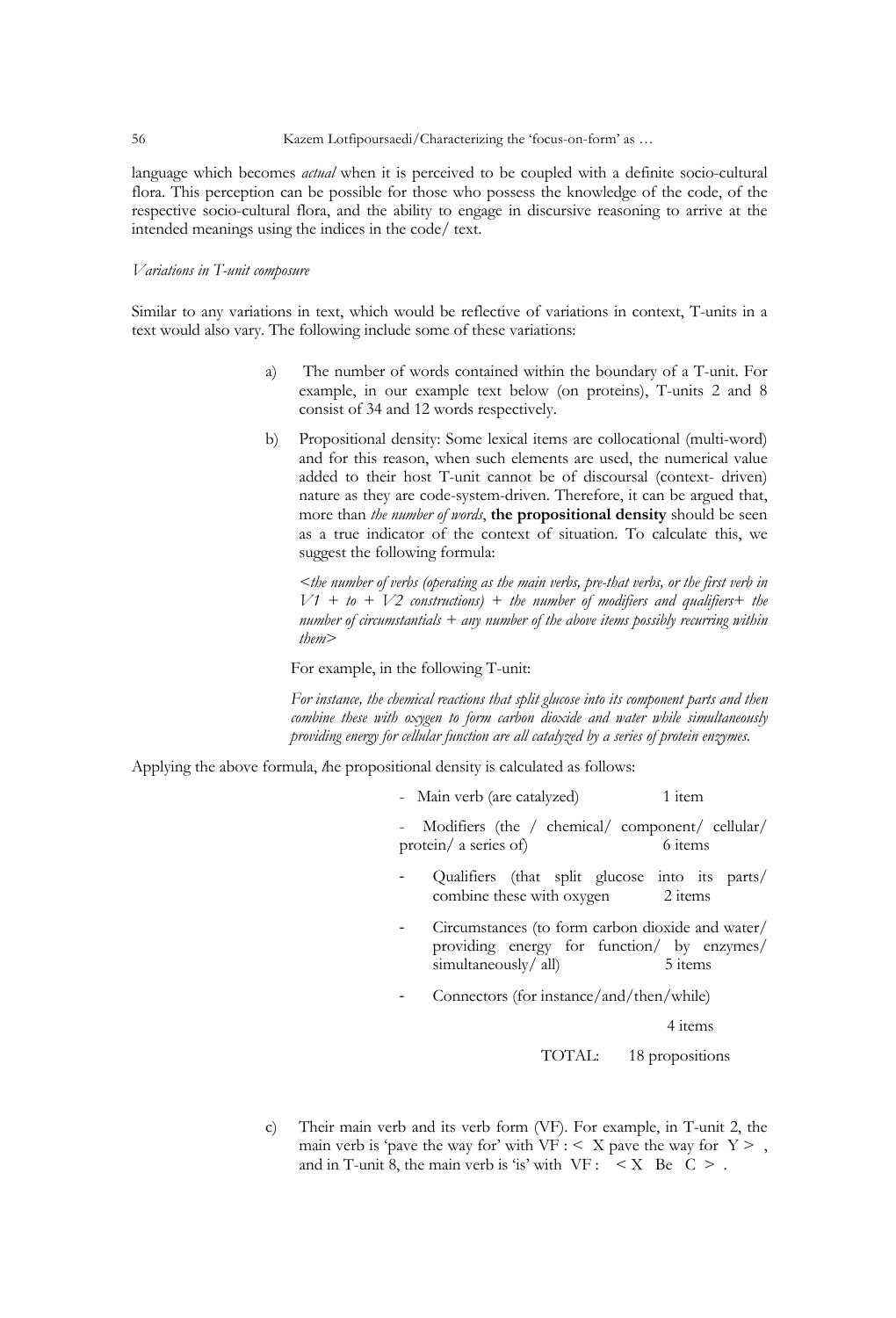d) The physical distance between the verbs and their participants, i.e. the number of words separating the verb from its participants. For example, the physical distance in T-unit A below is 2 (only two words: 'cartilage' & 'transplant' intervene the verb and its participant Y) and the physical distance in T-unit B is 1 (only one word 'should' intervene X and the verb BE).

## Examples

(A) *The breakthrough paves the way for cartilage transplant operations for millions of people who suffer the most severe form of the bone disease, osteoarthritis, which leaves them unable to walk and in constant pain.]*

(B) *This means it should be "springy" enough to work in knee joint* 

## **Perception of the textuality of a text: A requirement for processing that text**

Having discussed textuality, as opposed to grammaticality, as an interface between the verbal interactants' discourse processes, characterizing it as representing the discourse producer's intent and being reflective of the factors in the context of situation involved, and having discussed SLA approaches where some focus-on-form is allowed, we would like to argue that such focus-onform 'strategies' should be designed within the textuality domain which will assist the learner to *perceive the textuality* rather than *mastering the grammaticality*, to see through the relations among the language elements both within and across T-units, and to establish a possible message value for them co-textually and contextually. These strategies, or rather the SLA classroom mediation moves can enhance the language learners' text-handling and meaning construction ability while they are working on authentic performance-tasks.

As discussed before, a text functions as an interface between the producer (speaker/writer) and receiver (listener/reader). It consists of strategically composed packages referred to as 'sentences' or 'clause-complexes' (Halliday & Matthiessen 2004) or T-units (Lotfipoursaedi, 2015) and, as discussed before, it is through such a 'socio-cognitively determined packages' (cf. Candlin & Lotfipoursaedi, 1983) that a linearly presented text is perceived to represent its underlying discourse. This process of 'perceiving' which we have been trying to characterize under the 'perception of textuality' is, in fact, an essential requirement for processing any text we receive in our verbal interactions. The following represents a speculative break-down of this perception process:

Upon the linear receiving of a text, its cognitive processing starts in terms of T-units as follows:

- (a) Identifying the CORE of the T-unit: its main verb and the accompanying participant roles. The main verb of the T-unit is identified (every T-unit has only one main verb except for the coordinating units which would carry more than one independent clauses)
- (b) The verb-form of this main verb is determined (all English verbs have been classified into six verb forms, cf. Lotfipoursaedi, 2016)
- (c) The participant roles of this main verb are identified. The following possible participant roles have been defined for the verbs in English: Subject, Object 1,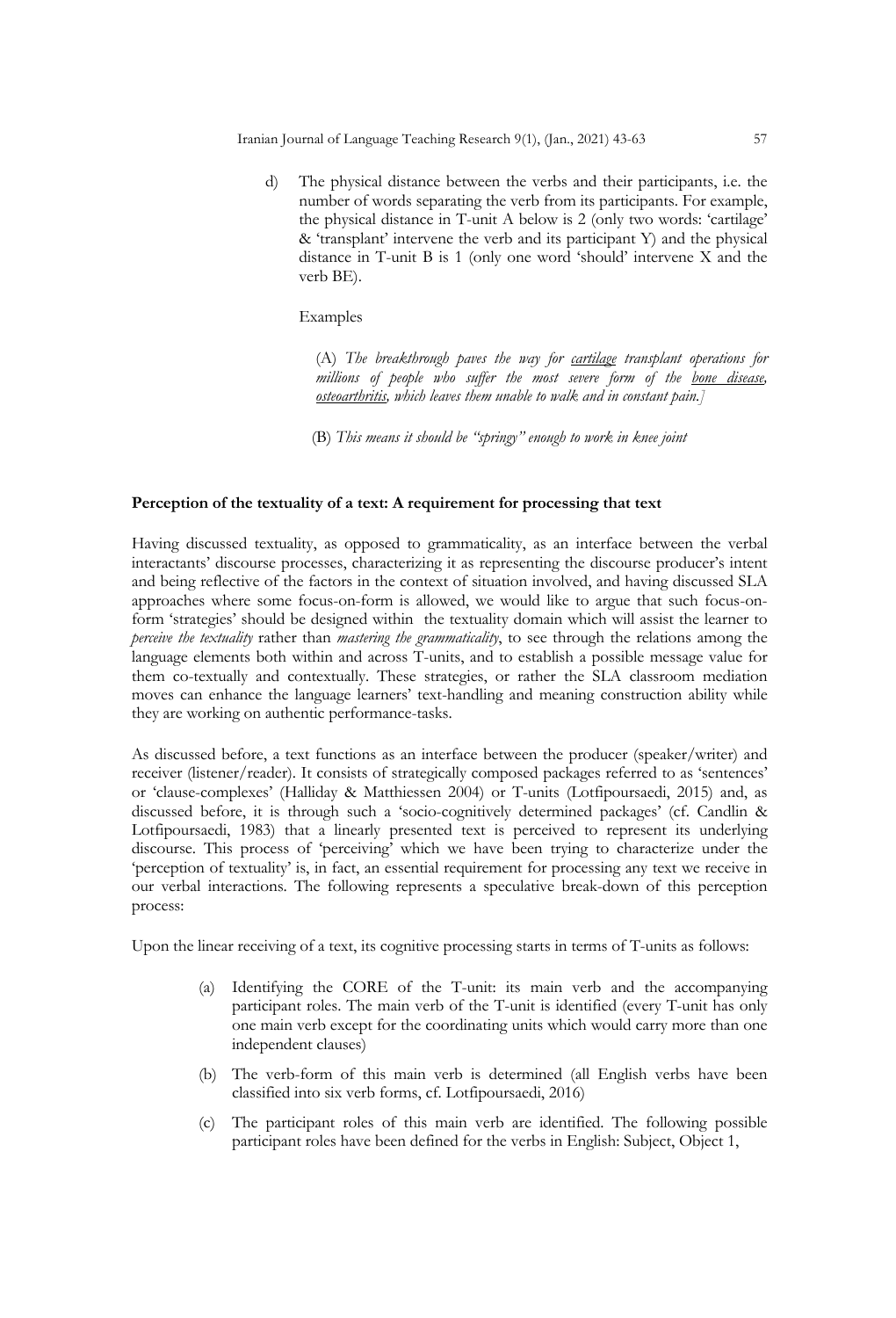Object 2, Complement, and Verbal Complement. These roles have been defined and exemplified in Lotfipoursaedi 2015, where symbols X , Y, Z , C, and VC have been used for these participant roles respectively. X, Y, Z are mostly nouns, C can be a noun, an adjective or an adverb and a VC is a verb in one of the following forms : infinitive with 'to' , infinitive without 'to' and present or past participle. (For examples of each of these together with the details of the exceptional cases, see Lotfipoursaedi, 2016).

- (d) The ability to identify the Core of each T-unit (its main verb and participant roles X, Y, Z, C or VC) is the first step in its processing procedure. It is speculated that the initial pulse in the cognitive processing of a T-unit is ignited by identifying its main verb (situated as it is lexico-pragmatically in relation to its verb-form) and the nouns performing its required participant roles. But this can be a challenge in the case of longer T-units. The length of a T-unit can be due to the presence of preand post-modifying elements added to some core components as well as the presence of adverbial phrases. Such elements can intervene between the components of the T-unit core causing (pulse-ignition delay in the processing cycle). To tackle this challenge, the receiver should be able to recognize the intervening element.
- (e) Noun phrases consist of Head (H) and Pre-and Post-Modifying elements or (Modifier) + Head + (Qualifier)
- (f) The ability to identify the adverbials operating within the boundary of each T-unit. Structurally, four different types of adverbials have been defined (see Lotfipoursaedi, 2015).
- (g) Identifying the interpersonal elements or Verbal Modifiers: pre-that verbs, the first verb in  $V1 + V2$  combinations, modals, hedging elements, etc.
- (h) Identifying the grammatical metaphors: The term 'grammatical metaphors' (cf. Halliday &Matthissen,2004) is used to refer to cases where propositions are embedded within one another by deleting some of their grammatical indicators. Certain discourse situations would necessitate a specific outlook on the part of the producer towards special selected aspects of the context of situation which would be achieved in the textualization process through grammatical metaphors. Depending on the discourse genre and text-type, nominalizations and propositional embeddings may abound. For example, in expository and scientific texts, the existing order of social reality is challenged or defended, and in political discourse, where the agency and causation of certain propositions are required to be concealed, lots of nominalizations and other reduction of clausal structure are produced leading to longer noun groups (cf. Martin,1985; Hart, 2014). As an example, consider the following set of propositions [*governments need to protect traditions / traditions are spiritual / traditions are place-based / places are indigenous*] and the way they are all reduced to a single noun group:

<the need for governments to protect indigenous place-based spiritual traditions>

## **Textuality-oriented focus-on-form pedagogic mediation: a few examples**

The above-named are some aspects of what we have characterized under the operation for the perception of textuality of a text which was argued to be conducive to processing the text upon its reception. We believe when our learners are assigned a performance task for the purpose of engaging them in SLA activities, some focus-on-form activities, or rather, 'pedagogic mediation', can be designed within the frameworks suggested above which would enhance their perception. It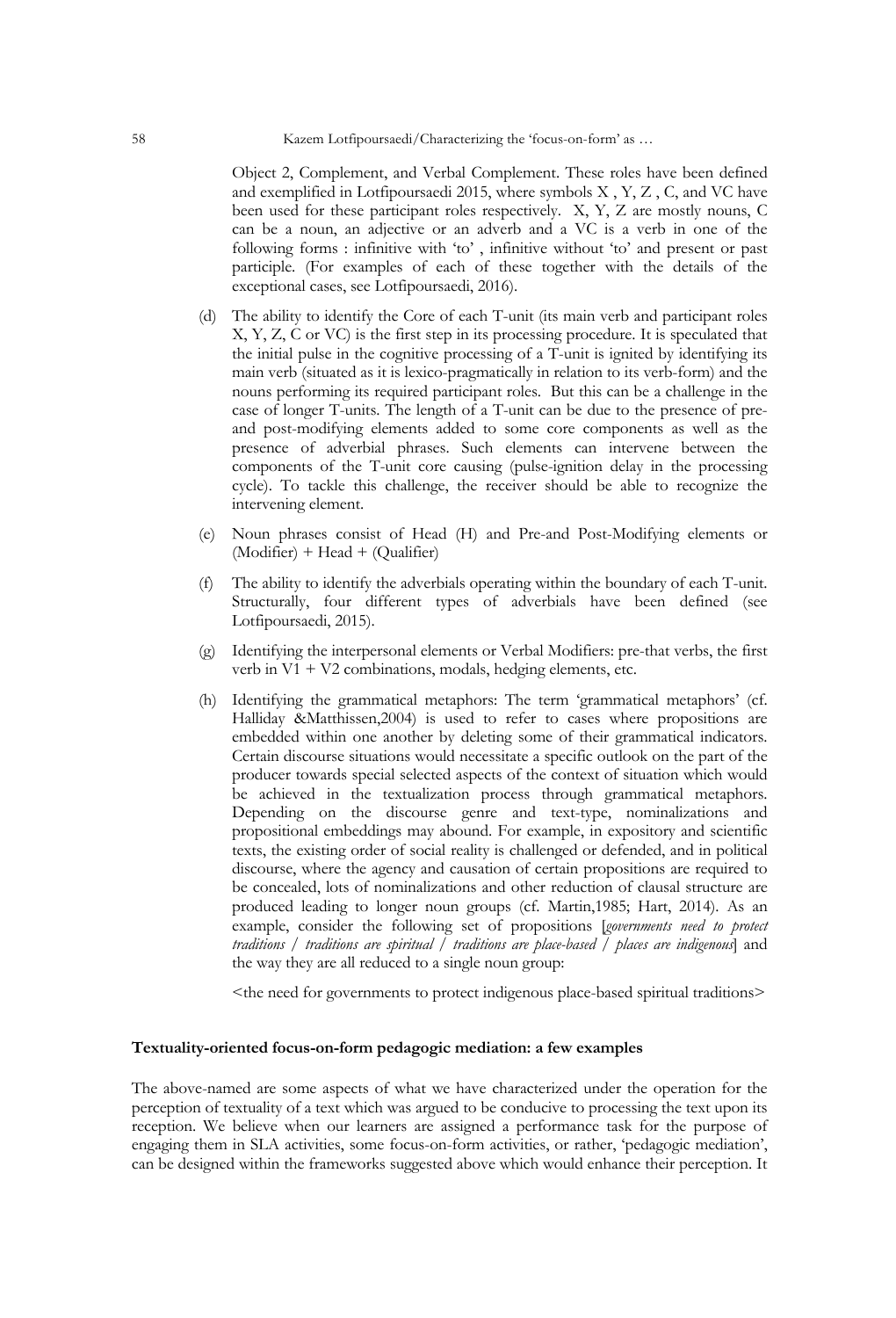## needs to be mentioned that these moves, *rather than being the goal of language education, are mediators for achieving the goal, which is the perception of the textuality of the text.*

All the aspects named under 'a - h' above, have already been extensively exemplified (see Lotfipoursaedi, 2016). As explained in the introduction of the book, our target learner population is the university ESP students who, despite having mostly been introduced to plenty of grammar at high school level, mostly lack genuine competence in handling a piece of English text relating to their field of study in the university. When they are assigned a popular textbook in their major field of study in English (for example, *Guyton's Physiology* or *Gray's Anatomy* for medical students, and similar resources to Nursing, Engineering, Psychology… students), and are encouraged to try to read the sections, pages or chapters of interest related to the topics they are studying in their subject-matter classes, they will come to realize that the English language education they have received during their high school program and the grammar rules they have practised so much have yet to provide them with an ability to handle texts especially those which 'their English teacher has not read for them before'. Unfortunately, the ESP courses in most EFL situations are offering the post-secondary students nothing much different from their pre-university (grammaroriented) English courses except possibly for choosing a limited number of short mostly unauthentic texts on the topics somehow related to the students' field of study. I believe any ESP programs should rather plan to offer the students the opportunity to engage in handling the texts in their discipline enabling them to perceive the textuality of the authentic texts of their interest.

It does not, however, mean that the approach advocated here is only suitable for post-secondary ESP education. It can, of course, be employed for all-purpose EFL education at most levels with the textuality-oriented pedagogic moves being adopted accordingly.

But what is essential for launching this approach as its initial step is establishing an instructional meta-language for introducing the pedagogic moves. For example, upon engaging the learners in performing a reading task, when a pedagogic focus-on-form mediatory move asks them, for example, to determine the main verb of a T-unit, they would need to already be familiar with the meta-language of *'main verb'* and *'T-unit'*. The core of this meta-language has already been explicated with ample examples (cf. Lotfipoursaedi, 2016) , which may be made more cognitively accessible for junior learners if needed. As noted above, our approach was originally meant to address the EFL education issues at our post-secondary programs where the students mostly lack any competence to tackle pieces of English texts in their field of study despite the fact that they have been introduced to a host of complicated rules in English grammar during their preuniversity education. But it is quite feasible for the system to be used for other EFL education programs if the meta-language is made cognitively more accessible for the target learner age-level.

(Example Text)

#### *Proteins.*

*1/After water, the most abundant substances in most cells are proteins, which normally constitute 10 to 20 percent of the cell mass. 2/These can be divided into two types: structural proteins and functional proteins. 3/Structural proteins are present in the cell mainly in the form of long filaments that are polymers of many individual protein molecules. 4/A prominent use of such intracellular filaments is to form microtubules that provide the "cytoskeletons" of such cellular organelles as cilia, nerve axons, the mitotic spindles of mitosing cells, and a tangled mass of thin filamentous tubules that hold the parts of the cytoplasm and nucleoplasm together in their respective compartments.5/ Extracellularly, fibrillar proteins are found especially in the collagen and elastin fibers of connective tissue and in blood vessel walls, tendons, ligaments, and so forth. 6/The functional proteins are an entirely different type of*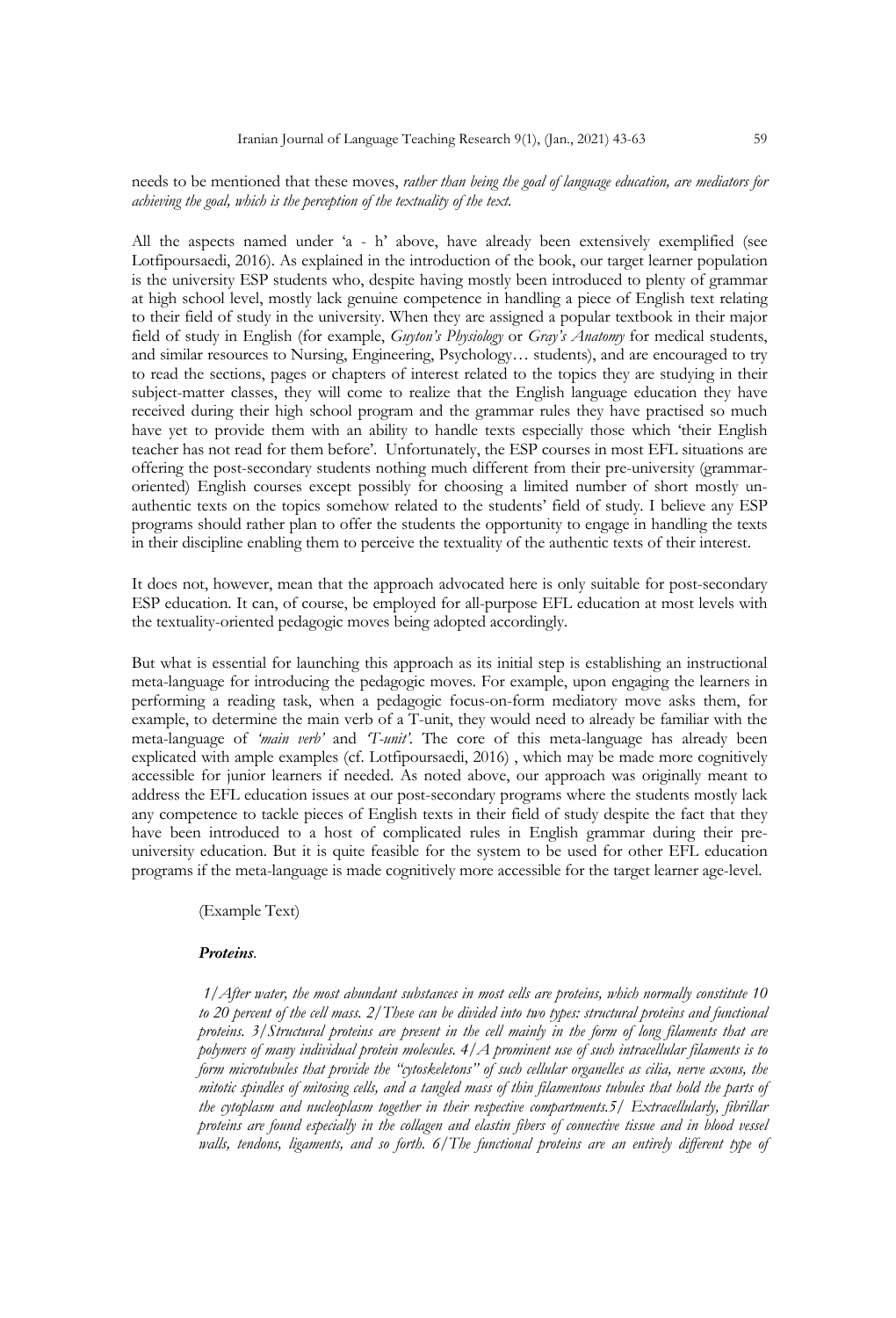60 Kazem Lotfipoursaedi/Characterizing the 'focus-on-form' as …

*protein, usually composed of combinations of a few molecules in tubular-globular form. 7/These proteins are mainly the enzymes of the cell and, in contrast to the fibrillar proteins, are often mobile in the cell fluid. 8/Also, many of them are adherent to membranous structures inside the cell. 9/The enzymes come into direct contact with other substances in the cell fluid and thereby catalyze specific intracellular chemical reactions. 10/For instance, the chemical reactions that split glucose into its component parts and then combine these with oxygen to form carbon dioxide and water while simultaneously providing energy for cellular function are all catalyzed by a series of protein enzymes.*

 *(off Guyton & Hall Textbook of Medical Physiology, 12th edition; p. 11)*

As noted above, the familiarity of meta-language used here for the target learners is a precondition. The examples offered here would presuppose that familiarity based on the jargon introduced before (cf. Lotfipoursaedi 2016). The following are intended mainly as examples. Their level can naturally be raised or lowered in terms of difficulty depending on the learners' competence level:

- 1. Which T-units carry more than one main verbs?
- 2. Determine the main verb in each of the T-units.
- 3. Determine the X, Y, & C components of these verbs and specify their Head.
- 4. Specify the verbs which operate inside the Qualifiers (also specifying their  $X, Y, Z &C$
- 5. In which T-units, the X component is the first element in the Unit?
- 6. Determine the function (X, Y, Z, C, A or connector) of the initial elements in each T-unit.
- 7. Specify all the connectors used in the above text.
- 8. Specify words which refer to the concepts introduced before them.
- 9. Specify the deleted elements in the text.
- 10. Why do you think T-unit 1 should be the first unit in this text?
- 11. Which T-units add to (elaborate on) the theme introduced in the Unit before

The items above are only examples which can naturally be adjusted according to the student audience and the text-types involved. They may sound technical on the surface; but by raising the readers' consciousness about the functioning of the elements in a text, they are intended to make the textuality of the text at hand more transparent, which can lead to a smoother processing of the text. For example, by asking the readers to determine the main verb of a T-unit, their consciousness is raised about the fact that the verbs functioning within the boundary of a T-unit are not of equal status and they have to determine the 'main verb' status considering not only the two-dimensional relations among the lexical items but also the three-dimensional ones between the text and pre-text. By asking the readers to determine the Verb Form (VF) of the main verb and its participant elements, the reader will have to move beyond the single item at hand onto a wider scope of lexical relations in the text<sup>2</sup>; and by asking the readers to determine the Head (as opposed to Modifier and Qualifier) of the participant elements, they will be assisted to process the main verb of the T-unit faster by being able to locate its participant elements (having isolated them from the intervening modifying and qualifying items). In fact, as discussed before (cf. Lotfipoursaedi, 2016), the linear organization of a text and its linear reception by the receiver can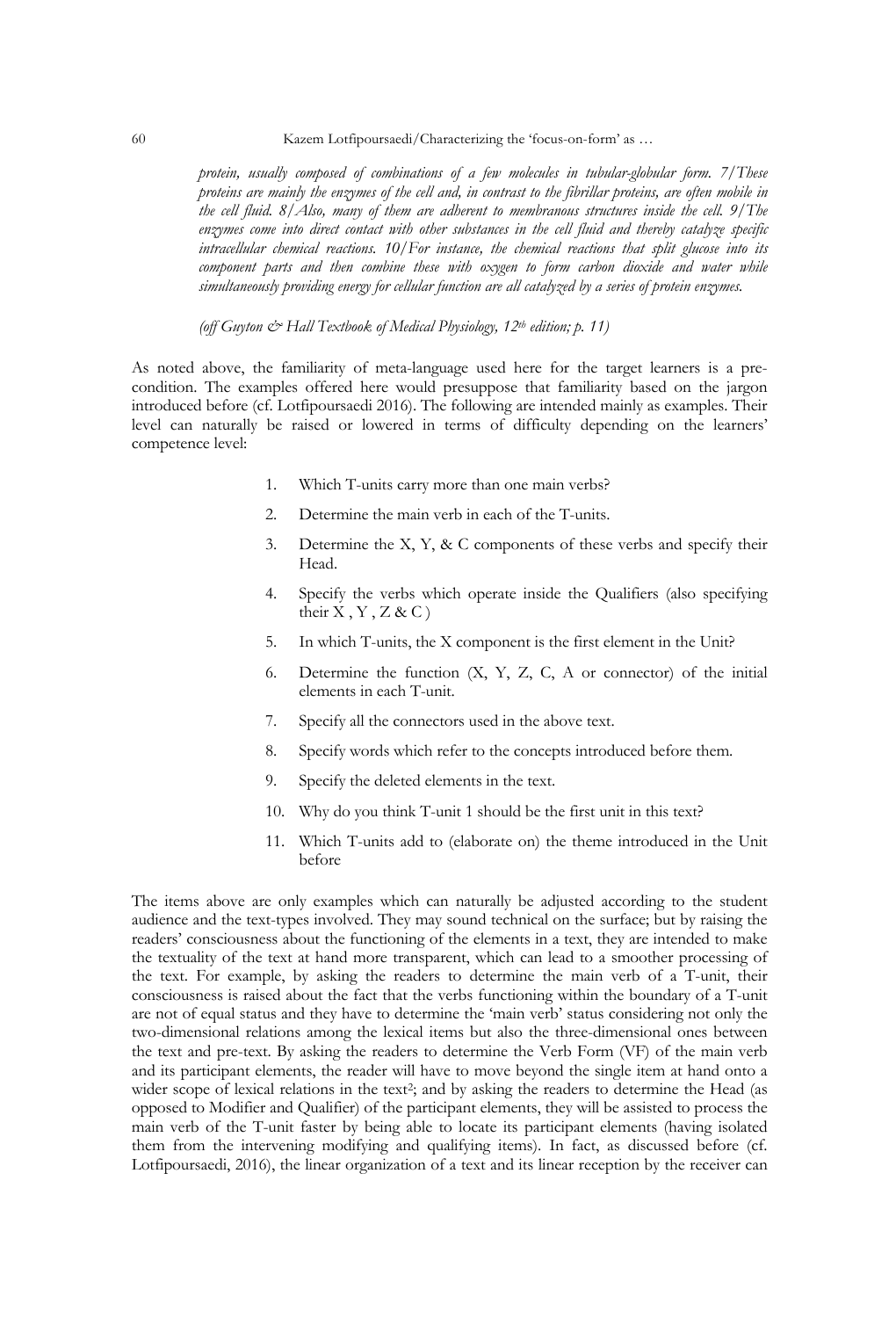be an issue for processing the discourse behind the text. But our 'mediatory' hints which are all designed to raise the readers' awareness on the functioning of the text in representing its underlying discourse (i.e. the textuality) can tackle the issue3.

#### **Concluding remarks**

Reading can be an important SLA activity especially for tertiary level EFL and ESP courses, where, through an 'effective' performance of the activity, the students can achieve not only the true reading ability but also beyond. For this reason, we are of the view that if the students are engaged in performing the extensive, effective, and authentic reading activity, they will manage to acquire the required competence in handling texts in their field of interest. Effective reading means reading and understanding more than the lexico-grammar. It means being able to engage in visualizing the 'pre-text' and discourse while reading the text at hand. For this, as argued above, more than being sensitive to the grammaticality of the sentence, the reader should be able to perceive the textuality of the text: to see how a text represents the underlying discourse and the way any variation in the text is always functional and meaningful. Any SLA classroom mediation activities should, therefore, be textuality- oriented.

#### **References**

Austin, J.L. (1962). *How to do things with words*. Oxford: OUP.

- Bakhtin, M. (2010). *The Dialogic imagination: four essays*. (translated by Caryl Emerson). Texas: University of Texas Press.
- Bialystok, E. (1979). 'An analytical view of second language competence: a model and some evidence.' *The Modern Language Journal* LXIII, 257-62.
- Candlin, C.N. & Lotfipoursaedi, K. (1983). 'Processes of discourse'. *Journal of Applied Language Study* ,1(2), 103-31.
- Chen, Youping & Foley, Joseph A. (2004). 'Problems with the metaphorical reconstrual of meaning in Chinese EFL learners' expositions'. In Ravelli, Louise J. & Ellis, Robert A. (eds.). *Analyzing academic writing* (pp.190-209). London: Continuum.

Chomsky, N. (1965). *Aspects of the theory of syntax*. Cambridge, Mass.: MIT Press.

Chomsky, N. (1968). *Language and mind*. New York: Harcourt, Brace & World.

- Ellis, Rod (1986). *Understanding second language Acquisition*. Oxford: OUP
- Grice, H.P. (1975). 'Logic and conversation'. In Cole, P. & Morgan J. (eds.). *Syntax and semantics 3: Speech acts*. (pp.41-58). New York: Academic Press.
- Hall, John E., and Hall, Michael E. (2020). *Guyton and Hall Textbook of Medical Physiolog*y. 14th edition, Elsevier Canada.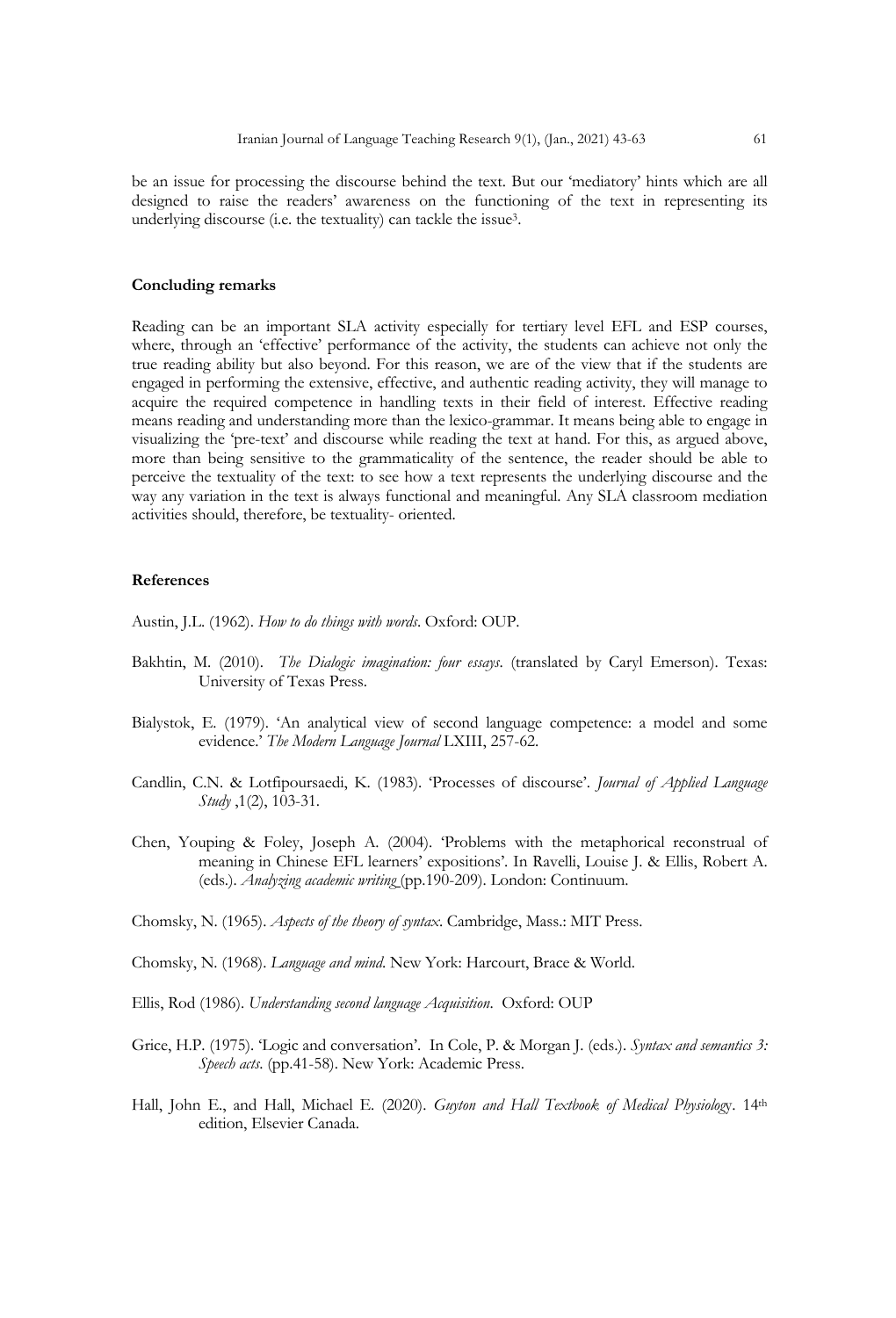Halliday, M.A.K. (1994). *An introduction to functional grammar*. 2nd edition. London: Edward Arnold.

- Halliday, M. A. K. & Matthiessen, C. M. I.M. (2004). *An introduction to functional grammar*. London: Edward Arnold.
- Hart, C. (2014). *Discourse, grammar and ideology.* London: Bloomsbury.
- Hymes, D. (1962). 'The ethnography of speaking'. In T. Gladwin, and W.C. Sturtevant (eds.), *Anthropology and human behaviour,* The Anthropological Society of Washington, pp.72-85.
- Hymes, D. (1972). 'On communicative competence'. In Pride, J.B. & Holes, J.(eds.) *Sociolinguistics: Selected readings* (pp.269-293). Harmondsworth, England: Penguin
- Krashen, S. D. (1976). 'Formal and informal linguistic environments in language acquisition and language learning.' *TESOL Quarterly* 10,157-168.
- Krashen, S. D. (1982). *Principles and practice in second language acquisition*. Pergamon Press Inc.
- Krashen, S.D., & Terrell, T. D. (1983). *The Natural approach: Language acquisition in the classroom*. Oxford: Pergamon.
- Lotfipoursaedi, K. (2007). 'Textuality of a text vs. grammaticality of a sentence: Text-tackling strategies for enhancing reading pedagogy. *Iranian Journal of Applied Linguistics*. 10(2), 27- 47.
- Lotfipoursaedi, K. (2015). Suggestions toward some discourse-analytic approaches to text difficulty with special reference to 'T-unit configuration' in the textual unfolding. *Iranian Journal of Language Teaching Research* 3(1), 1-18.
- Lotfipoursaedi, K. (2016). *Towards the textuality of a text.* Tabriz: Zaban Academic.
- Lotfipoursaedi, K. (2019). Textuality: the form to be focused on in SLA. *Journal of Applied Linguistics and Applied Literature: Dynamics and Advances*, 7 (1) 1-7.
- Martin, J.R. (1985). *Factual writing: Exploring and challenging social reality*. Geelong. Vic: Deakin University Press.
- Martin, J.R. (1993). Life as a noun: arresting the universe in science and humanities. In: M.A.K. Halliday & J.R. Martin. *Writing science: literacy and discursive power*. 221-267. The Falmer Press.
- Saussure, Ferdinan De. (2016 / 1956). *Course in general linguistics*. (translated into English by Wade Baskin). New York: Philosophical Library.
- Seliger , H. (1979). 'On the nature and function of language rules in language teaching'. *TESOL Quarterly,*13, 359-69.

Skinner, B. F. (1957) *Verbal behavior*. New York: Appleton-Century-Crofts.

Stevick, E. (1980). *Teaching languages: A way and ways*. Rowley, Mass.: Newbury House.